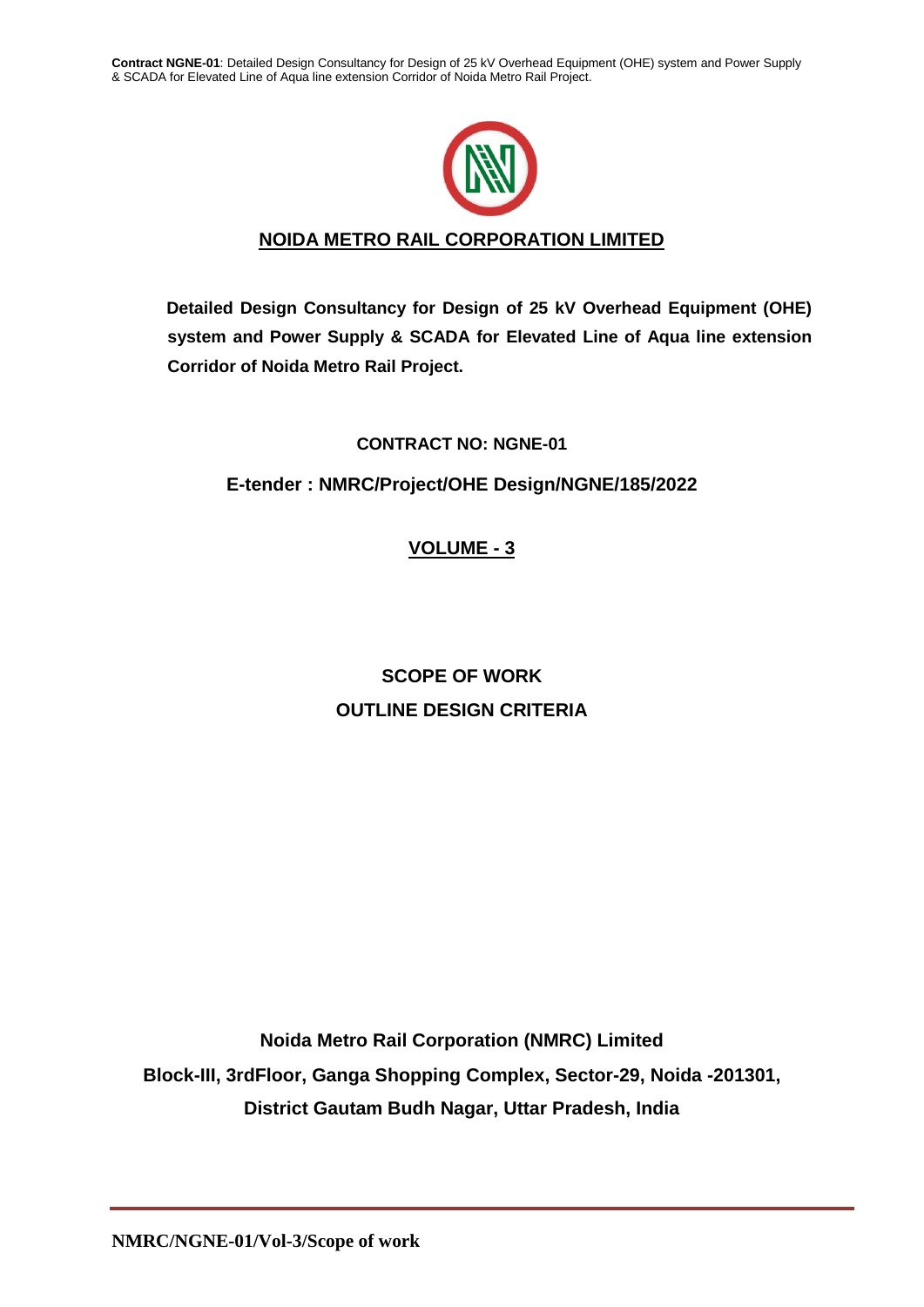# **SCOPE OF WORK**

#### **This section comprises the detailed Scope of work for the Items included in the Tender.**

- **1.** The scope of work under this contractincludes the following, but not limited to:
	- a. Preparation of Design of Over Head Traction Equipment (25 kV), Auxiliary Power Systems (33 kV) and associated SCADA for construction of the Aqua Line Extension Corridor from Sector-51 Noida (Existing station) to Sector-2 Greater Noida as per the requirements of the Engineer/Employer. This will include working out the sizing of all the equipment, supported by mathematical calculations, preparation of design reports, preparation of typical drawings.
	- b. The Design work of the OHE for the existing two no's IBL's in the existing NMRC Depot is also included in the scope of work.
	- c. Assessment of the quantity of each material required for OHE, Auxiliary Power Supply and SCADA, preparation of Technical specifications and related drawings and preparation of interface matrix for finalization of BOQ based Tender document to finalize Traction contractor.

The DDC shall study the existing design of corresponding systems of NMRC Aqua Line and prepare the design for the OHE, ASS and SCADA works accordingly. The DDC shall ensure that the proposed designs are compatible with the existing systems of Aqua line Corridor for seamless integration of all the equipments.

# **A. OHE Works:**

- i. The DDC shall submit the OHE design for Extension Line Corridor after studying OHE Systems of existing Aqua Line. Scope of OHE design shall include but not limited to the followings:
	- Interconnection of OHE at existing Sector-51 station of NMRC for extension of supply in the Aqua Line extension corridor.
	- Traction equipments sizing.
	- Preparation of 25 kV Sectioning Diagram covering complete mainlines (Elevated) and depots and finalization of locations of OHE posts (SP/SSP/SS/FP), considering future provision of RSS at Sector 123.
	- Based on the track plans and layout plans of stations and other structures, DDC shall prepare pegging plans and detailed OHE plans for main line & depot. Typical Cross section drawings will be prepared for each design, as required by Engineer/Employer.
	- Detailed design of structure foundations for OHE, BT, FP, SS, SP and SSP including any future FP, SSP, as applicable, and the arrangement of electrical connections from BT/FP/SP/SSP to OHE matching with the skyline of city, shall be furnished by DDC.

The designer shall submit the detail design of OHE using conventional mast as used in Indian railways/Metros.

The designer shall also give the detailed drawing of the OHE fittings required for flexible OHE.

 Calculations to determine the equipment sizing, catenary voltage drop, maximum catenary current, maximum rail potential rise, maximum Contact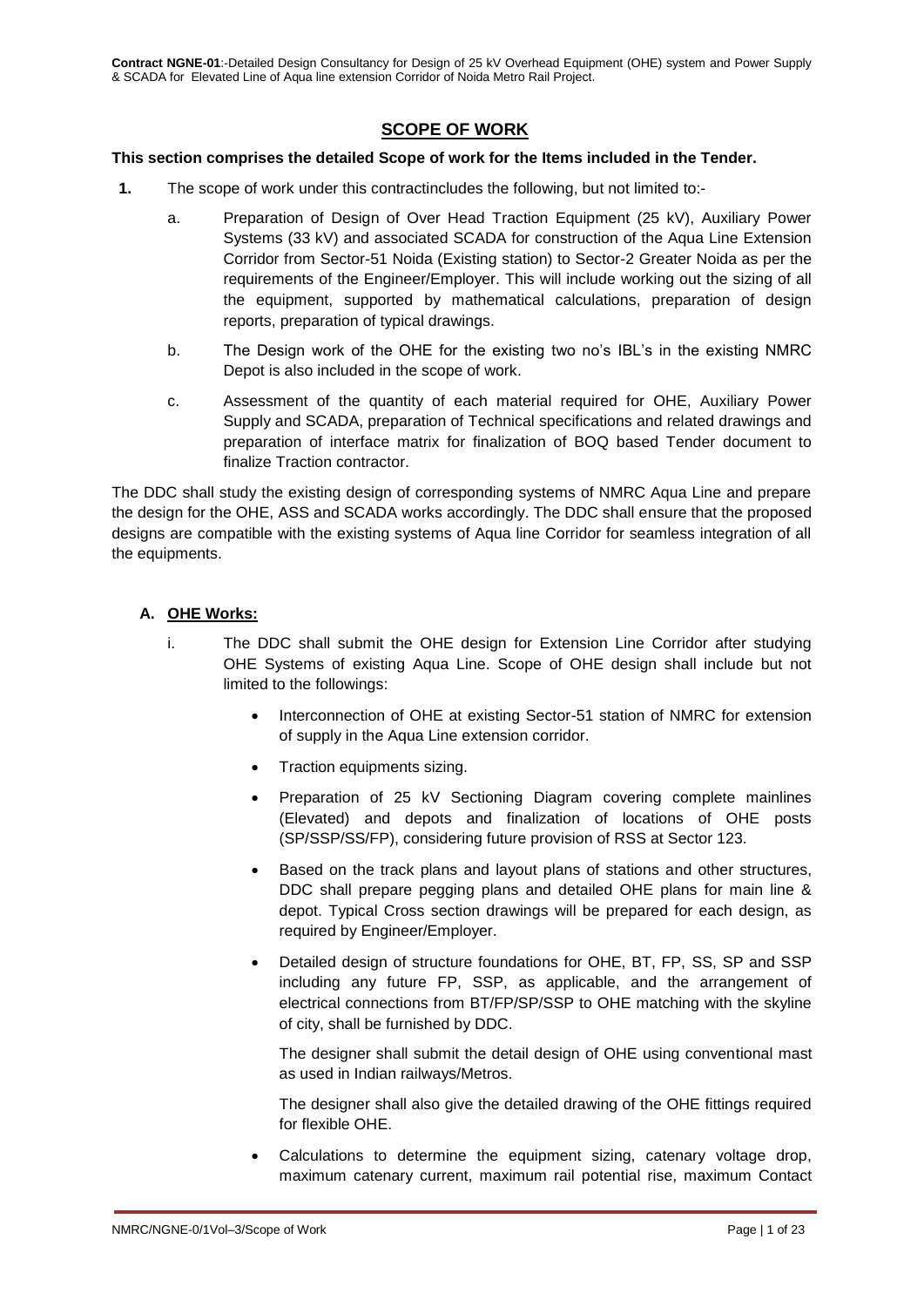wire and catenary wire temperature rise etc. taking into consideration the Normal as well as extended feed Conditions.

- The DDC shall prepare detailed earthing and bonding plan for the Aqua Line Extension Corridor to ensure safety of equipment and human beings. For collection of data and drawings regarding structures requiring earthing, reinforcement bars and tracks, track-circuiting and signaling plans, the DDC shall interface with concerned designer/designated contractor.
- OHE Span is to be maximized and calculations supporting maximum span is to be submitted.
- Activities enumerated at Para 1 to 6 mentioned below w.r.t. OHE Works shall also be done in addition to above works.

The design should include the Lightening Arrestors at all switching posts in its design.

# **B. ASS Works:**

The DDC shall submit the ASS design for Extension Line Corridor after studying of the ASS Systems of existing Aqua Line. Scope of ASS design shall include but not limited to the followings:

- o Preparation of Auxiliary Power Supply scheme, consider future provision of RSS at Sector 123.
- o Selection and sizing of Auxiliary Transformers, Power and Control cables, lightning arresters, isolators, bus bar arrangement, circuit breakers, CT's , PT's, metering panels and other equipment at each ASS.
- o Interconnection of 33 kV Double Circuits at existing Sector-51 station ASS of NMRC for extension of supply in the Aqua Line extension corridor. DDC shall visit the existing ASS for assessing the requirements to have seamless integration between existing Sector 51 ASS and future ASS of Aqua Line Extension Corridor and incorporate the same in the design submissions and Specifications accordingly.
- To prepare the detailed equipment layout and other drawings & specification pertaining to ASS as per the land availability, site conditions, and track layouts keeping in view the various clearances to be observed as per applicable rules and standards.
- o Preparation of Power Supply diagram for whole 33 kV network for full corridor including, elevated, involving ASS wise SLD, layouts, design calculations.
- o Planning and Designing of earthing system for ASS, structures, gantries, cable sheath, foundations of various equipment etc.
- $\circ$  33 kV protective covers, shrouds on terminals, etc are to be designed/identified as per Cable length and size for 33 kV feeder for transformer to be selected considering VCB switching transients.
- o Prepare the layout of various indoor type auxiliary substations equipment layout, preparation of layout of control and distribution panel including indoor circuit breakers, other switchgear and bus bar arrangements. DDC scope of work excludes the work of design of distribution and control for station load (design of distribution system at 415 V level and below).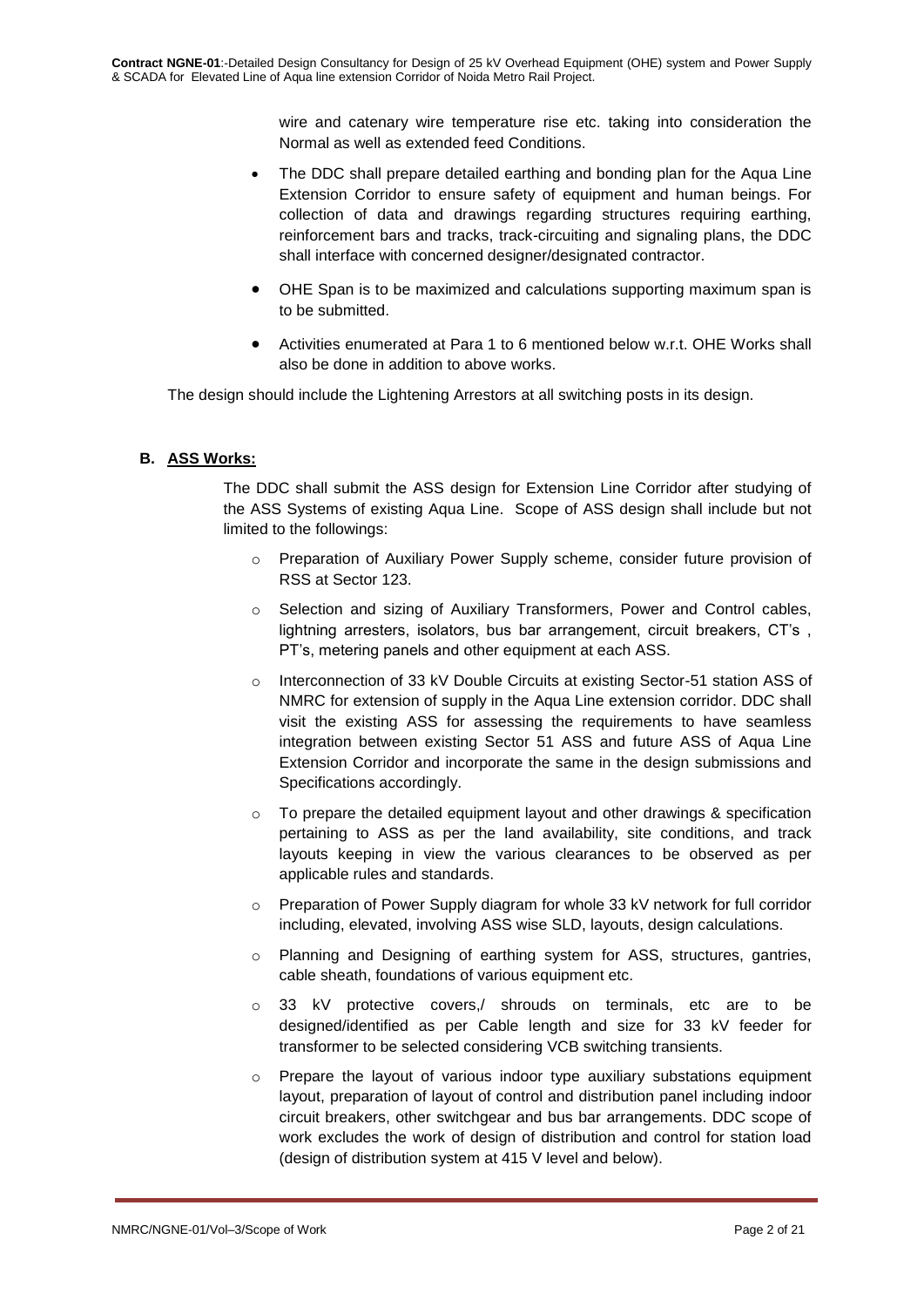- $\circ$  The power cable layout and its design shall be done for its compliance of IEEE 575.
- o DDC to Plan & design Power and control cable run layout in the ASS premises, control room, cable trenches, supporting and clamping arrangement, cable termination etc.
- o Activities enumerated at Para 1 to 6 mentioned below w.r.t. ASS Works shall also be done in addition to above works.

# **C. SCADA Works:**

Existing section of NGN line is provided with Siemens make Traction SCADA and Siemens make SAS at both the RSS. DDC will prepare following options:

- 1. Extend the existing traction SCADA to new Section.
- 2. To replace the Siemens make SCADA of the existing section with the new SCADA and integrating the new sections on the new SCADA.
- 3. Providing standalone Traction SCADA for the new section.

DDC shall prepare the techno-commercial comparison of all above three options and shall prepare design, drawings and technical specification for the option approved by the Employer.

Activities enumerated at Para 1 to 6 mentioned below w.r.t. SCADA Works shall also be done in addition to above works.

#### **D. Power Supply arrangement:**

This work would involve working out the overall power requirement (both traction & auxiliary) for the Entire Aqua Line Corridor including extension as included in the subject Tender. The power required for property development is also to be worked out based on inputs by NMRC. The Headway Data, Train Parameters etc. as required by DDC for calculation of Traction Load, shall be provided by NMRC.

The scope of work under this Work would involve.

- $\circ$  Since new corridor is to be fed from the existing RSS, DDC shall study the maximum loading of each RSS during normal Power Feeding and during failure of any one of the RSS (N-1). Maximum loading of the each RSS is also to be extrapolated for the traffic projections of 2041, to be supplied by NMRC, for the scenarios, normal Feeding as well as N-1 scenario.
- $\circ$  DDC shall indicate minimum headway of the trains in the new corridor, which can be catered without augmenting any of the existing RSS.
- **Power for traction** This will be worked out by DDC by Calculating the Traction Power requirement. The Headway Data, Train Parameters etc. as required by DDC for calculation of Traction Load, shall be provided by NMRC. This will also take into consideration of regenerative braking.
- **Power for auxiliaries**  This will be worked out by the DDC on the basis of inputs **at stations, and along**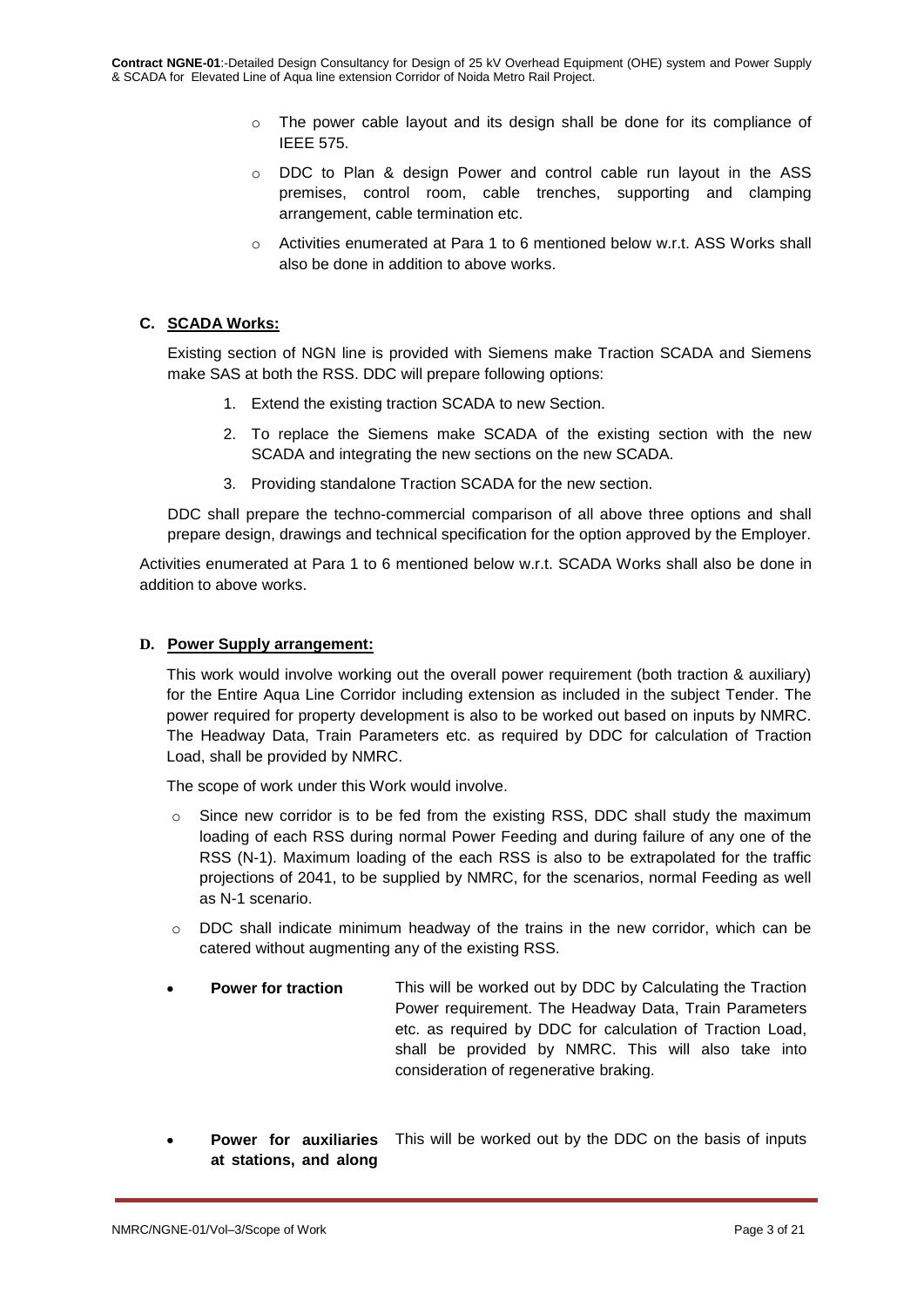**the line** from Employer pertaining to station E&M design.

 **Power for property development** This will be worked out by the DDC on the basis of inputs from Employer pertaining to Property Development within the footprint of station building and/or in the vicinity of the structure.

As a part of this Work DDC shall be required to prepare and submit Report on Power Supply arrangement for the entire Power Network, incorporating power requirements under varying train running conditions and headway in Normal operating conditions, Emergency operating conditions and designed headway as explained in Clause 2.4 of Outline Design criteria, and validate these jointly with NMRC.

The power supply arrangement proposed would give due consideration to power reliability. The scope of DDC in interacting with power supply authority is limited to technical aspects and legal/tariff negotiations are not in his scope.

#### **Interface:**

.

DDC will effectively interface with the designers/contractors of the Civil, structural, architectural, E&M, S&T etc. and provide and collect all details as are necessary, so that all the interface issues are in the designs and drawings are addressed and incorporated in the various submissions.

# **E. Designing of protection and interlocking scheme for each ASS, OHE Post:**

- $\circ$  Design and prepare overall protection philosophy, protection settings, relay timings to ensure proper protection coordination from NMRC Extension Corridor forOHE and Auxilliary Networksupto RSS &Grid substation level using load pattern and power flow study. The protection scheme should take into account all parameters including relay settings at GSS, supply cables from Grid, the impedances of OHE and Cables.
- o Designing of interlocking scheme for 25 kV OHE and 33 kV Auxilliary Network.

# **F. Other Works:**

.

Prepare BOQ for the systems included in the scope of the tender, technical specifications and drawings, construction cost estimate, interface documents for the associated elevated construction contract for OHE, ASS and SCADA including all spares including maintenance vehicles & construction vehicles keeping in view the uniformity related with the various systems operational in the existing Aqua Line Corridor.

Technical specifications shall be prepared considering the design of the equipment used in the existing section and as far as possible, should be of similar to the ones used in the existing sections. All the tests including special tests shall also be included in the test schedule as per the latest standards.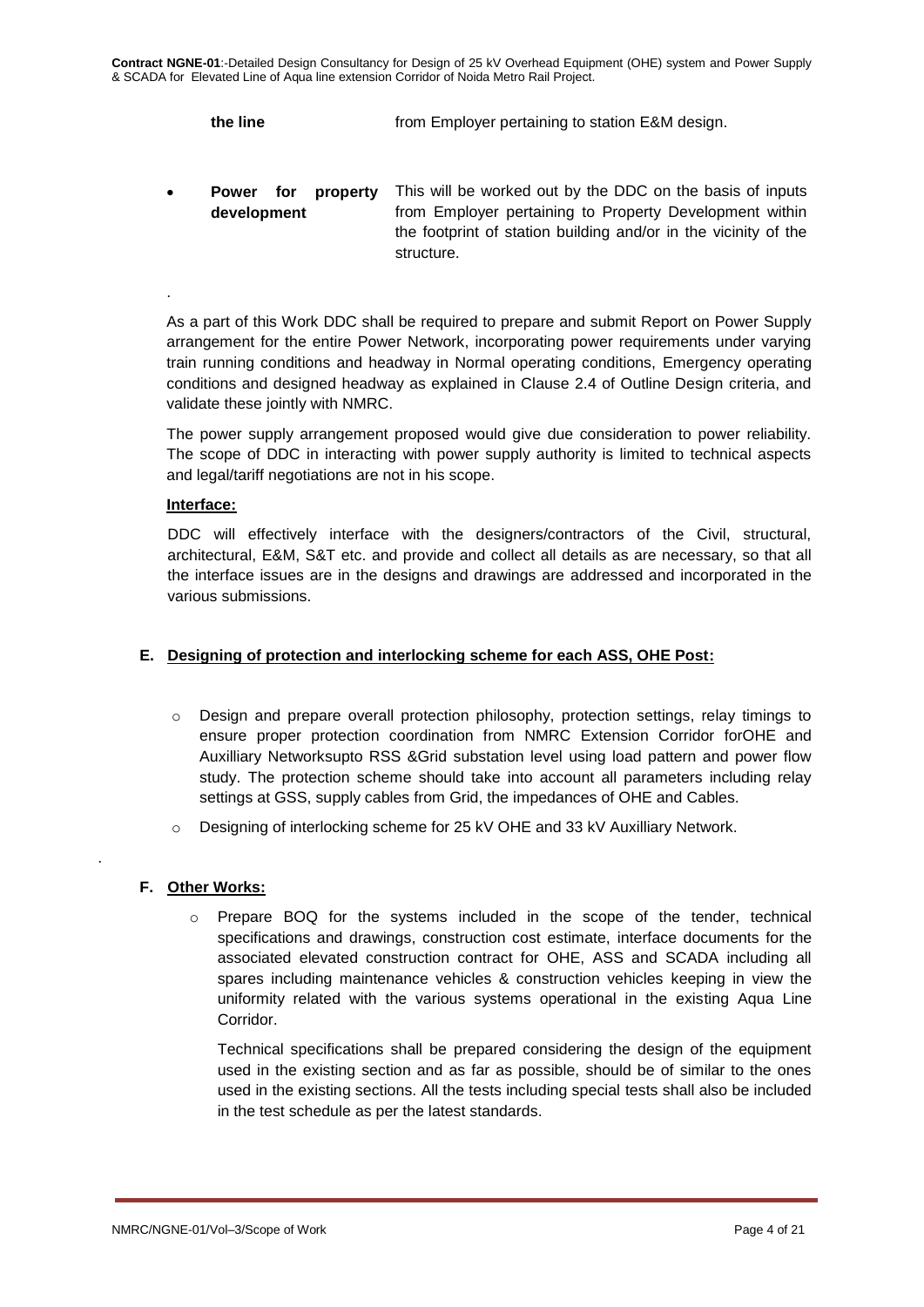$\circ$  Make available their service as and when required during the construction activities for amendments/modifications as applicable, if any, in the existing designs/drawings incorporatingany site unforeseen site conditions, as applicable.

The DDC will be required to make their services available for providing additional details, modify drawing and issue clarifications whenever required during the construction phase. This would involve attending meeting at design office at Noida whenever required. The DDC shall assist the Employer in approving the as built and other drawing prepared by the construction contractor.

**The attendance of DDC at site, if required by employer for construction activity will be payable separately on man-days/visits basis as per rates agreed in the contract**.**(Activity-II) (Excluding attendance required for design review/clarification/interface meeting, etc.)**

# **Activities to be performed:**

# **1. SERVICES TO BE PERFORMED BY THE DDC PRIOR TO THE AWARD OF CONSTRUCTION CONTRACTS.**

1.1 Available information

.

The DDC shall study and take guidance from all the available information including those made available during design e.g. DPR of NoidaMetro and drawings issued or made available as per the scope of services tocarry out all necessary analysis, and request any further information or data which is necessary for its design development from the Employer's Representative which will be provided if available. Any data, information, standards not available with the Employer shall have to be collected by the DDC at their own cost.

1.2 Additional information

The DDC shall, if so required, carry out field survey and soil investigations wherever required.The cost of these services shall be included in the Lump sum set forth in the Agreement.

1.3 Ministry of Railway (RDSO) Approvals, as applicable

If any new type of Overhead mast, Structure or equipment is proposed to be used, its safety worthiness will have to be evaluated and sanction of Ministry of Railways will have to be obtained.Detailed investigation and testing will have to be done in this connection.

The DDC shall prepare requisite design reports, calculations, drawings, test criteria, test procedures etc. as are necessary to obtain the Ministry's approval. TheDDC should be in a position to provide necessary support (have experts with adequate qualification, knowledge and experience) to assist NMRC for effective interaction with Indian authorities viz. Ministry of Railways, RDSO and Commission of Metro Rail Safety (CMRS).

1.4 The DDC shall prepare detailed designs based on the principles ofExisting Aqua line ofNoida Metro and Design Criteria. Any critical difficulty identified shall be immediately brought to the attention of employer's representative, but not withstanding that, the DDC shall remain totally committed to the overall integrity of the design, if necessary actively seeking advice, information and clarification so as to avoid abortive work.

The DDC's design shall take into account the installation requirements of the system wide information.The DDC shall prepare detailed designs based on the principles ofprogram for the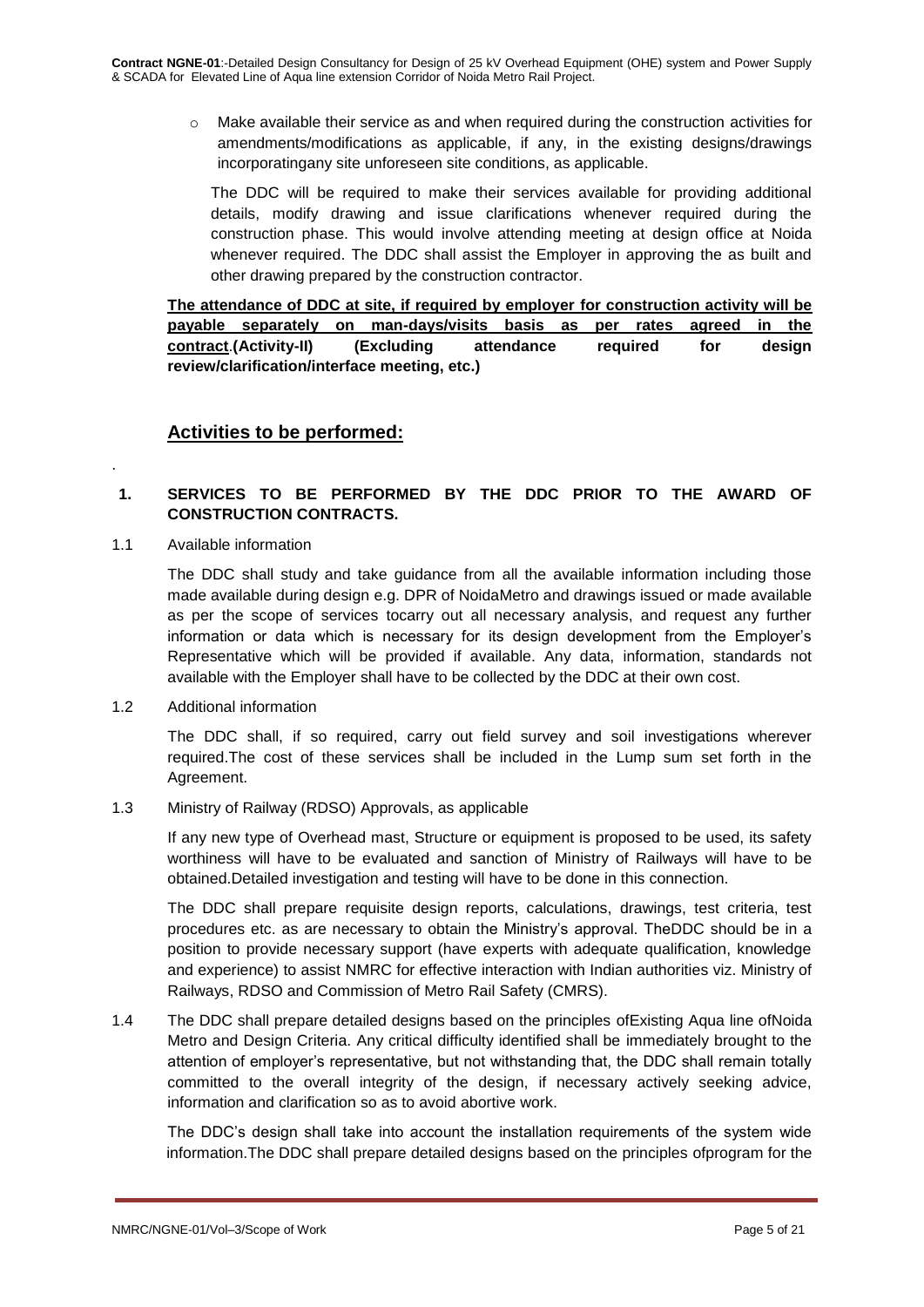inclusion of these requirements at a later date as these may not be finally determined until after the award of the system wide contracts.The DDC shall incorporate the requirements of the system wide contractors into its design as appropriate and as they become available. DDC will be required to suitably interface with designer/contractor of various systems for their proper interface/interconnection with the Elevated portion (with specific reference to OHE, internal 33kV cable, earthing & bonding systems etc). Further the SCADA system design has to take into account 25kV switching station and 33kV station ASS.

1.5 List of drawings

The details by DDC of various drawings which would be required to be submitted are as under: The soil testing report for the foundation design for the depot will also be done by the DDC.(the list is not exhaustive and if necessary additional drawings may also be prepared by the DDC without any additional cost.)

# **TRACK ELECTRIFICATION FOR MAIN LINE & DEPOT**

- $\triangleright$  Pegging Plan
- $\triangleright$  OHE layout drawing
- $\triangleright$  OHE profile drawing
- $\triangleright$  Cross section drawing
- $\triangleright$  Structure Erection Drawing
- $\triangleright$  Feeder drawing
- > Dropper Schedule

# **POWER SUPPLY DISTRIBUTION, SWITCHING STATIONS AND BOOSTER TRANSFORMERS**

- Total Supply System Layout Plan, Location plan for Power Installations and Power Schematic diagram.
- $\triangleright$  Single line diagram of ASS and OHE system
- $\triangleright$  Protection drawings of OHE Posts & ASS
- $\triangleright$  Location plan and schematic diagram
- Layout drawings of ASS & Switching stations
- $\triangleright$  Power and control cable run layout diagram
- $\triangleright$  Structural assemble and structures drawings
- $\triangleright$  Foundation layout drawings
- $\triangleright$  Control room panel layout diagram
- $\triangleright$  Control, protection scheme and metering arrangement drawing
- Earthing system layout drawings for ASSs and 25kV system.

# **SCADA SYSTEM**

- $\triangleright$  General arrangement drawing
- $\triangleright$  Overall layout diagram
- $\triangleright$  Power supply Schematic and wiring layout diagram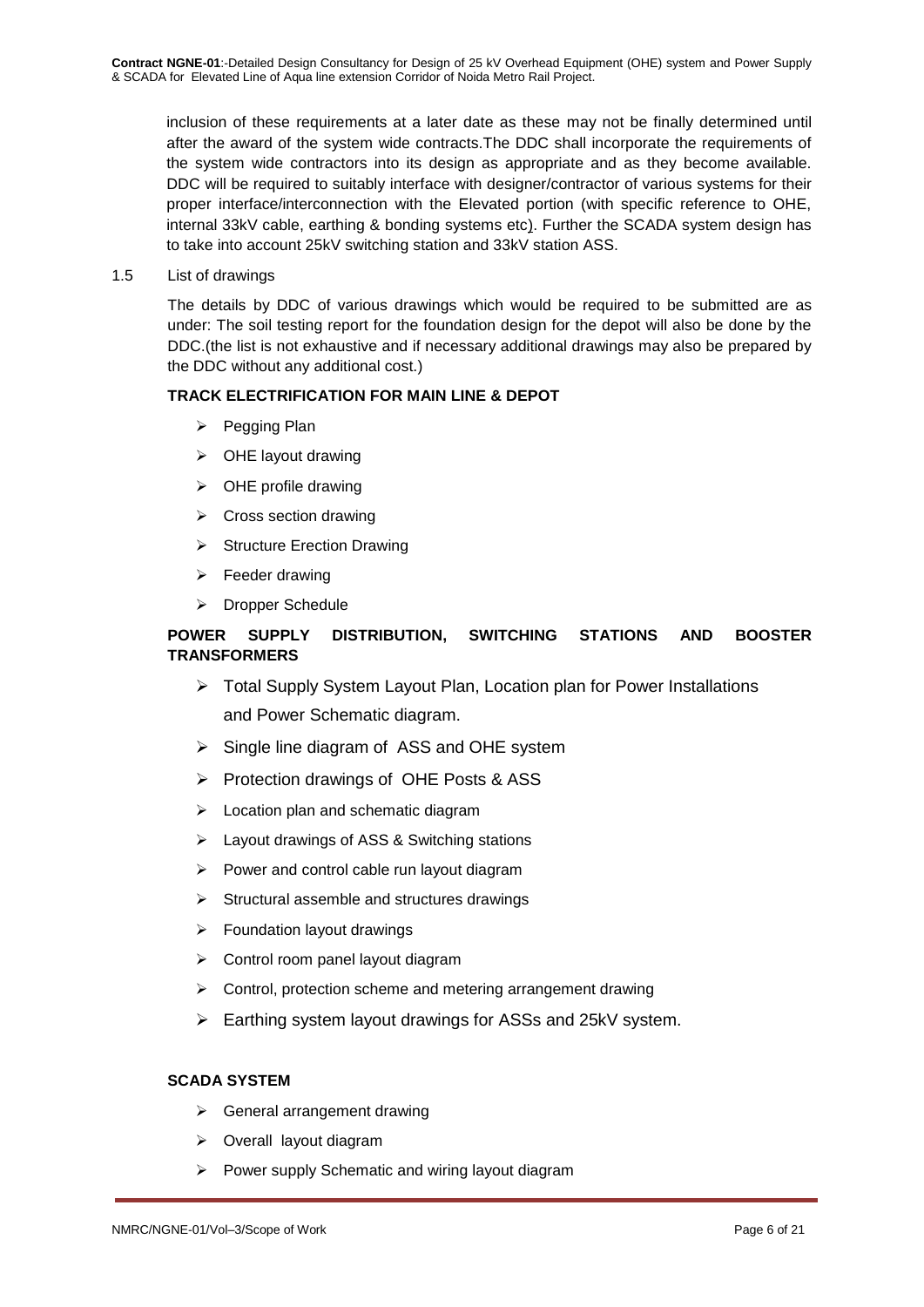- $\triangleright$  Control wiring and equipment interface diagram
- $\triangleright$  List of other special drawings.

#### **OTHER GENERAL LAYOUT DRAWINGS**

- $\triangleright$  Fencing layout
- $\triangleright$  Bonding/Earthing layout
- $\triangleright$  Miscellaneous drawings
- Employment Schedule and charts
- $\triangleright$  The DDC shall review and furnish following typical drawings for traction overhead equipment, power supply distribution system including switching posts
- Uninsulated overlap
- $\triangleright$  Insulated overlap
- $\triangleright$  Termination arrangement
- $\triangleright$  Neutral section arrangement
- FP/SP/SSP/SS feeding arrangement to OHE
- $\triangleright$  Through bare conductor
- $\triangleright$  Through cable
- $\triangleright$  Jumpering arrangement of various equipments of sub stations.
- $\triangleright$  Cable laying profile diagram at grade and viaduct
- $\triangleright$  Any other drawing required for proper execution of work
- 1.6 Track electrification drawing

#### **Pegging Plans**

The pegging plans indicating the location of OHE structures, arrangement of overhead equipment and other general particulars are to be prepared.

#### **OHE layout diagram**

- $\triangleright$  The OHE layout plan incorporating following information shall be submitted:
- $\triangleright$  The run of wires in different thickness or colour in special cases and terminations.
- $\triangleright$  The run of wires for future wiring indicated to the contractor, in dotted lines
- $\triangleright$  Exact position of all cut out-in-insulators, including section insulators
- $\triangleright$  Direction and value of stagger at each traction structure location
- $\triangleright$  Clearance of live conductors to structures in the vicinity including bridges, signals, gantries etc.
- $\blacktriangleright$  Layout of feeders
- $\triangleright$  Jumper connections and connection to switches and switching stations
- $\triangleright$  Location and numbers of switches
- $\triangleright$  Schematic sectioning diagram drawn to a convenient scale showing section insulator number of switches, elementary sections and connections to switching stations.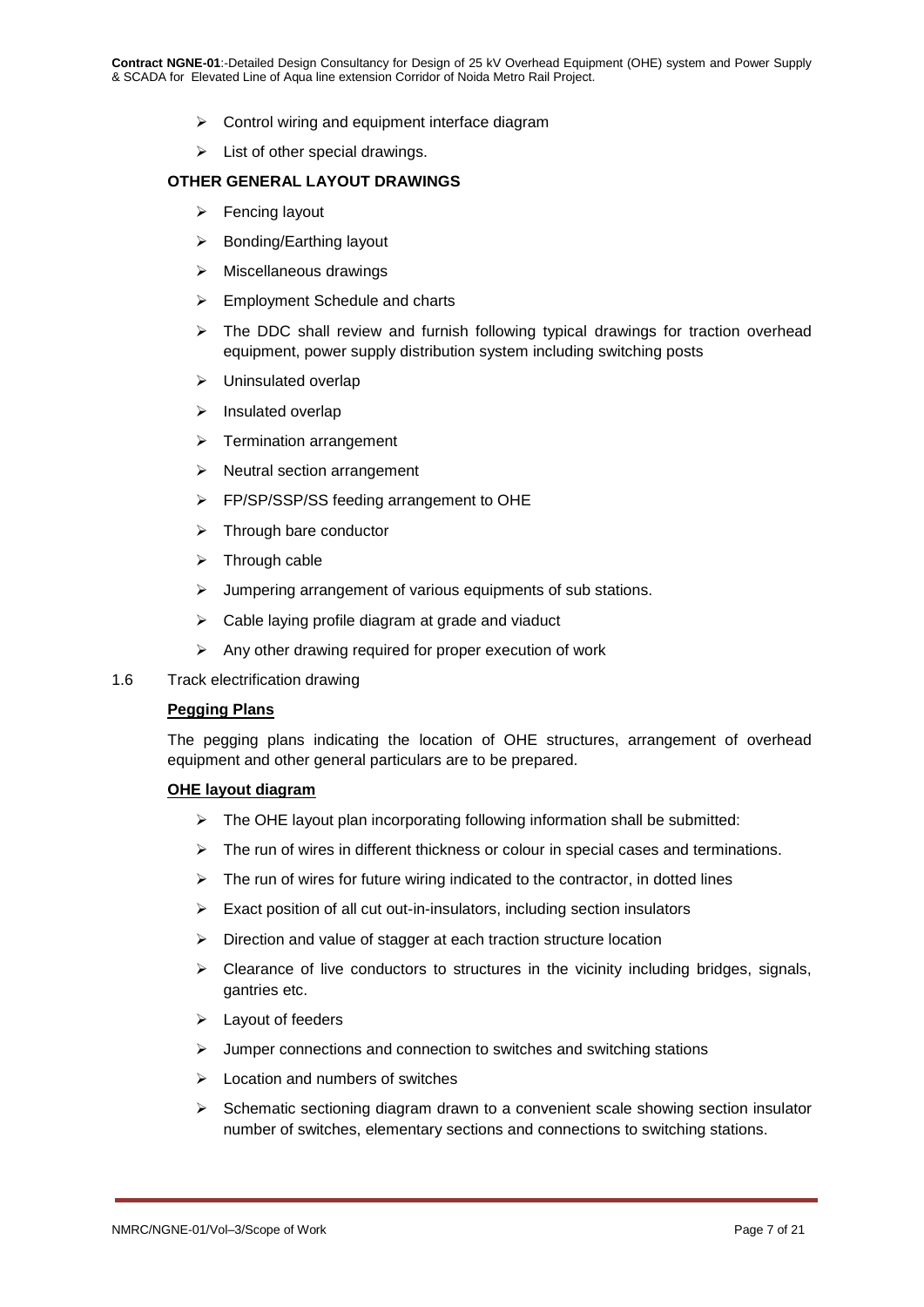$\triangleright$  Tables giving references of approved profile drawings, feeder layout plans and other relevant drawings.

#### **OHE profile drawings**

After completion of the overhead equipment layout plans, the contractor shall prepare an overhead equipment profile drawing showing the actual height of the contact wire under each over line structure the gradient and height of the contact wire on either of structure and the encumbrances at structures until normal height of contact wire and encumbrances are restored.

#### **Cross section drawings**

Cross Section drawings for each structure showing guy rods, if any, indicating the cross section of formation/viaduct, height and nature of bank, whether new or old, nature of soil, type of foundation block, structure proposed, reverse deflection of the structure and all necessary particular for erection of the foundation.

#### **Structure erection drawing**

The DDC shall prepare structure erection drawings indicating track layout, cantilever arrangementand stability analysis of cantilever, height of contact wire, catenary wire, stagger, setting distance of masts etc.

#### **Feeder drawings**

On the basis of these general alignment drawings, the DDC shall prepare and submit the longitudinal profile drawing for the feeders running from Noida Metro, SP, SSP and BT stations to OHE showing the details of structures, jumpering arrangement and the clearances of live conductors from ground.After approval of these drawings, the DDC shall submit drawings for the foundations and structures proposed to be used at locations of supporting structures.

# **Dropper Schedule**

The DDC shall submit dropper schedule for various span lengths and encumbrances covering overlaps neutral sections turnouts crossovers and any other typical locations after reviewing the dropper schedule adopted over Existing line for NoidaMetro.

# **1.7 Power Supply distribution, Switching stations and Booster transformers drawing**

Location Plan and Schematic diagram:

- The DDC shall prepare the location plans and schematic connection diagram for, all the switching stations, booster transformers and auxiliary substations of the stations and depots incorporating following details:
- OHE/Track layout in the vicinity of the receiving cum traction substation, switching stations and BT location.
- Location/orientation of feeding post, other switching posts BT and arrangement of cross and longitudinal feeders to be anchored, if any, including jumper connection with the OHE and busbar of switching posts.
- Location of auxiliary substation w.r.t the station building and otherland-marks including cable entry and exit.
- Scheme of connection of the interrupters and other equipments.
- Fencing out line at the, ASS,switching posts and BT locations.
- Auxiliary substation, Switching station layout drawings.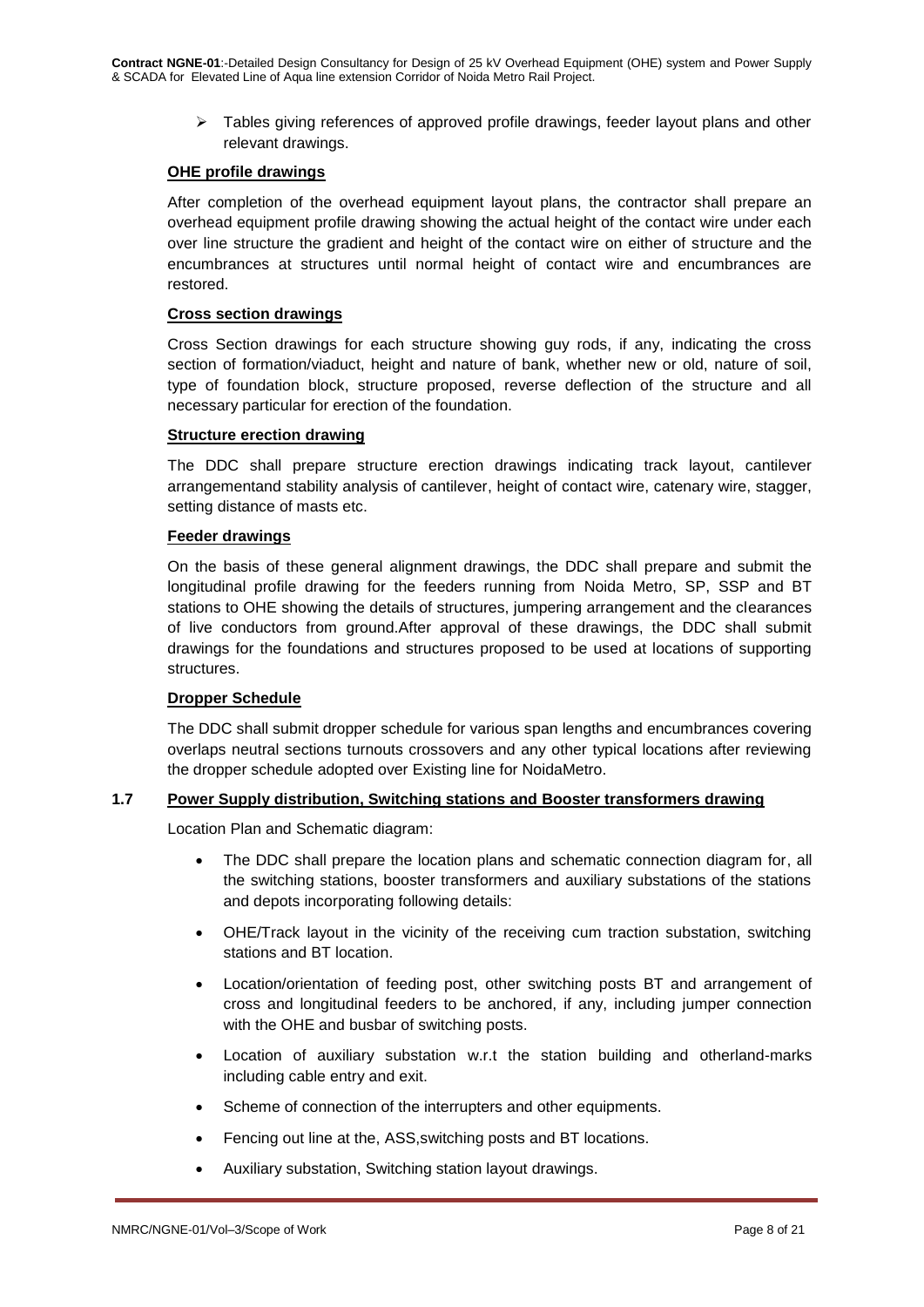Layout drawing forASS and switching stations indicating the arrangement of various equipment, busbar arrangement, cable run layout, location and position of the pedestal insulators on different structures, high level/low level gantries and other steel framework and fencing.The drawing shall also indicate the space requirement and clearances for each equipment, structures and control room within the earmarked land area for the substation and switching posts.

The drawing shall also give a schematic connection diagram and an isometric view of busbars and their connections.The drawings shall include sectional elevation views at various cross sections of the switching posts to cover plan and sectional views at the level of transmission line conductor/cable termination, busbar/; Insulators/Isolators beams,CT,VT and LA'sbeams as applicable.Drawing shall include the schedule of all equipment required along with drawing references of details of these equipments.

Power and control cables run layout diagram, including cross section drawing.

These drawings shall indicate the power and control cables run ASS and switching stations premises and power cables run layout along the section. The layout drawing for cable run along the section would include cross section drawing for each typical location showing erection arrangement, spacing and also space for S&T and other systemwide cable. The drawing shall indicate the details of cable trenches/cable-ducts/basement trays/conduits/trough/under platform voids/cable hangers and other cable supports. The cable joints and endterminations shall be shown in the drawing apart from indicating interconnection of cables between various equipment and SCADA cubicles, control panels along with schematic arrangements and physical disposition of equipment, colour coding/ code numbering and index scheme adopted for terminals. The drawings shall also indicate the cable size grade of insulation(also voltage grade for which cable is meant) and quantity of each cable. Cable route shall also show the important landmarks and cable route indicators.The DDC shall submit separate drawing of eachASS, switching stations and along the corridor.The DDC shall check the design and capacity of 33 kVvoltage level cables as submitted by the other contractor keeping into consideration of cross bonding, wherever required, and also check the design of cross bonding scheme accordingly.

Structural assembly drawings for switching posts and BTs indicating the steel structures for mounting individual equipment, high level steel structures and other steel frame works/ assembly shall be prepared. The drawings shall also have a schedule of component members along with reference of various members.The weight of component members shall be indicated in the separate weight and drilling schedule.

# **Foundation layout drawings**

Foundation layout and cross section drawings for each ASS, switching stations and BT locations shall be prepared indicating the layout of all the foundations in plan, transverse cross-section of various foundations through center line of structures and all equipments. The drawing shall show the details of foundation of various structures,gantries,equipment mounting structures, circuit breakers,interrupters,transformers etc.cable trenches and fencing uprights. All foundations shall be marked serially on the drawing and listed in a schedule on the drawing indicating the volume of concrete for each foundation blocks.

# **Control room panel layout diagram**

The diagram shall indicate the physical layout of various control and protection panels e.g. transformer protection panel, circuit breaker and interrupter control panel, SCADA panel, 415 Volts LT distribution control panel of ASS, AC/DC power supply distribution board, incoming and outgoing power supply control panels, battery sets and chargers and any other such equipment's/boards/panels inside the substations and other switching posts building/control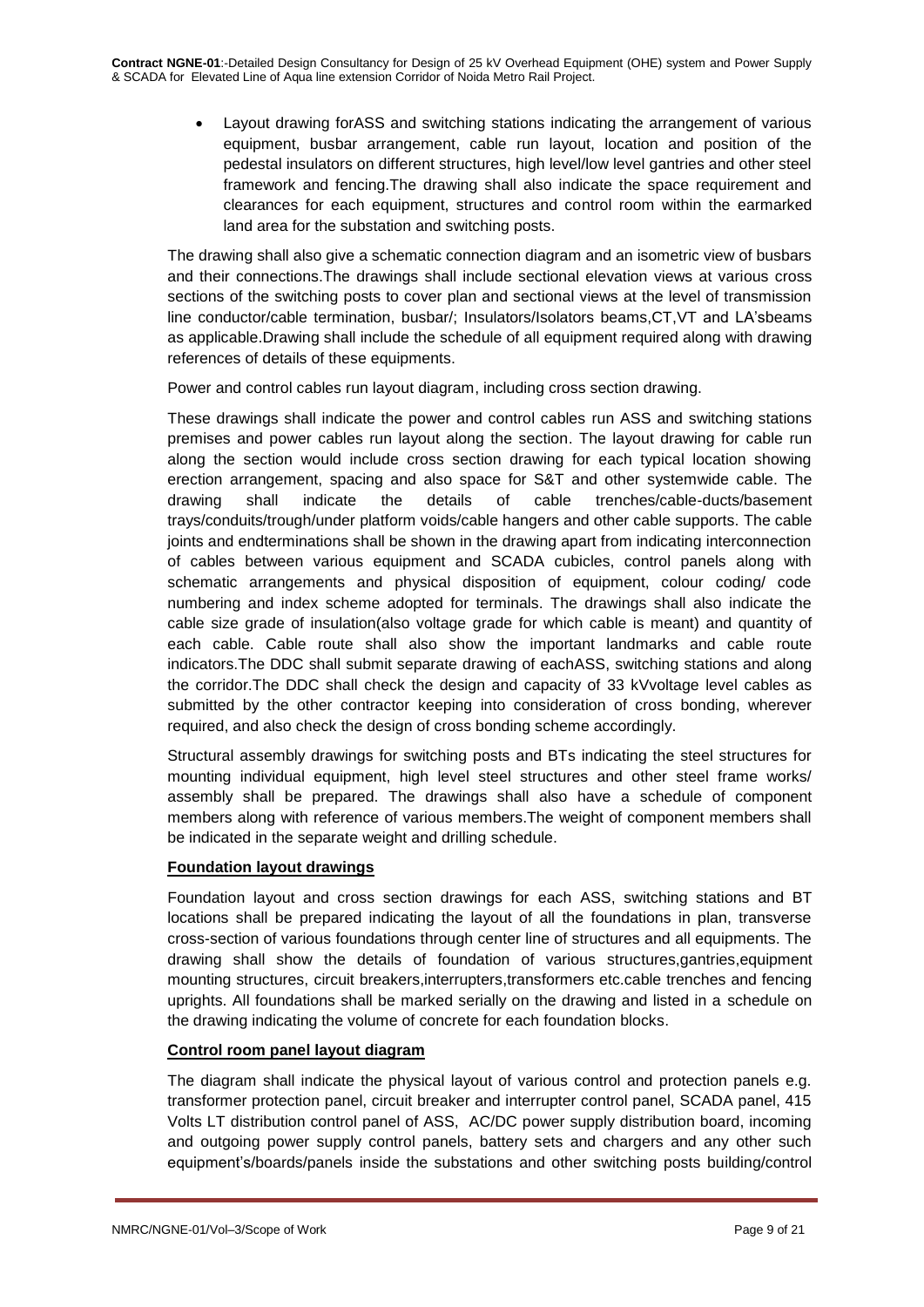room.The drawing shall mention the size (length, width and height) of panels, location, distances from the walls/trenches and other such measurements details. For indoor substations (like ASS of station),location of the transformer and HT/LT cabling route shall also be indicated.Size of ASS room to be optimized after considering all equipment sizing and space optimization.

# **Control, Protection scheme and metering arrangement drawing.**

**1.8** Drawings for control, protection scheme in all the ASS and metering arrangement of ASS shall be prepared in detail to facilitate award of construction contract.

# **1.9 SCADA drawing**

# General arrangement drawing

Drawing for general layout arrangement of various SCADA equipment.This shall indicate the size and location of various equipmentviz master computer, interface/server equipment between master and RTU, work stations, printers, MDB communication facilities, power supply equipment like UPS, battery, battery charger and other relevant details.

# Power supply schematic and wiring layout diagram

This drawing shall indicate schematic arrangement of power supply system feeding to all SCADA equipment of OCC and BCC and RTUs in ASS and other switching stations.It shall also show alternate power supply scheme from UPS/battery, wiring/cable layouts/routes, distribution boards and other such details to facilitate easy detection of fault and corrective action.

I/O schedule and corresponding cable schedule of SCADA forASS, OHE, switching stations, SP, FP etc.

#### Control wiring and equipment interface diagram

This drawing shall indicate the schematic details of master equipments, RTU's and Mimic Diagram Board indicating therein all the equipment to equipment interface connections.

# List of other special drawings

The DDC shall prepare a list of other important relevant drawings of SCADA equipment like hardware configuration, component level wiring and connection diagram and drawings for integrating Aqua line extension SCADA with existing SCADA systems and other minute drawings to be submitted by the construction contractor later on.

# **1.10 Other general layout drawings**

#### **Fencing layout plan**

Fencing layout drawing for each switching station, BT station, Auxiliary sub-station indicating the layout of the entire fencing and anti-climbing device in part shall be prepared. Each upright, fencing panel and fixture on the up-right shall be indicated on the drawing by its reference number. A schedule of components viz. up-rights, panels, fixtures and barbed wire shall be included in the drawings indicating the drawing references of components.An individual drawing shall be made for each type of panel, fencing post and fixture for mounting the anti-climbing device.The drawing of each fencing post shall indicate the unit weight of the fencing post. The design of the fencing should also match with the station building architecture.

#### **Earthing layout plans**

Earthing layout drawings for OHE systems on elevated decks, each complete ASS and Switching station indicating the layout of full earthing system/earthing mat in plan shall be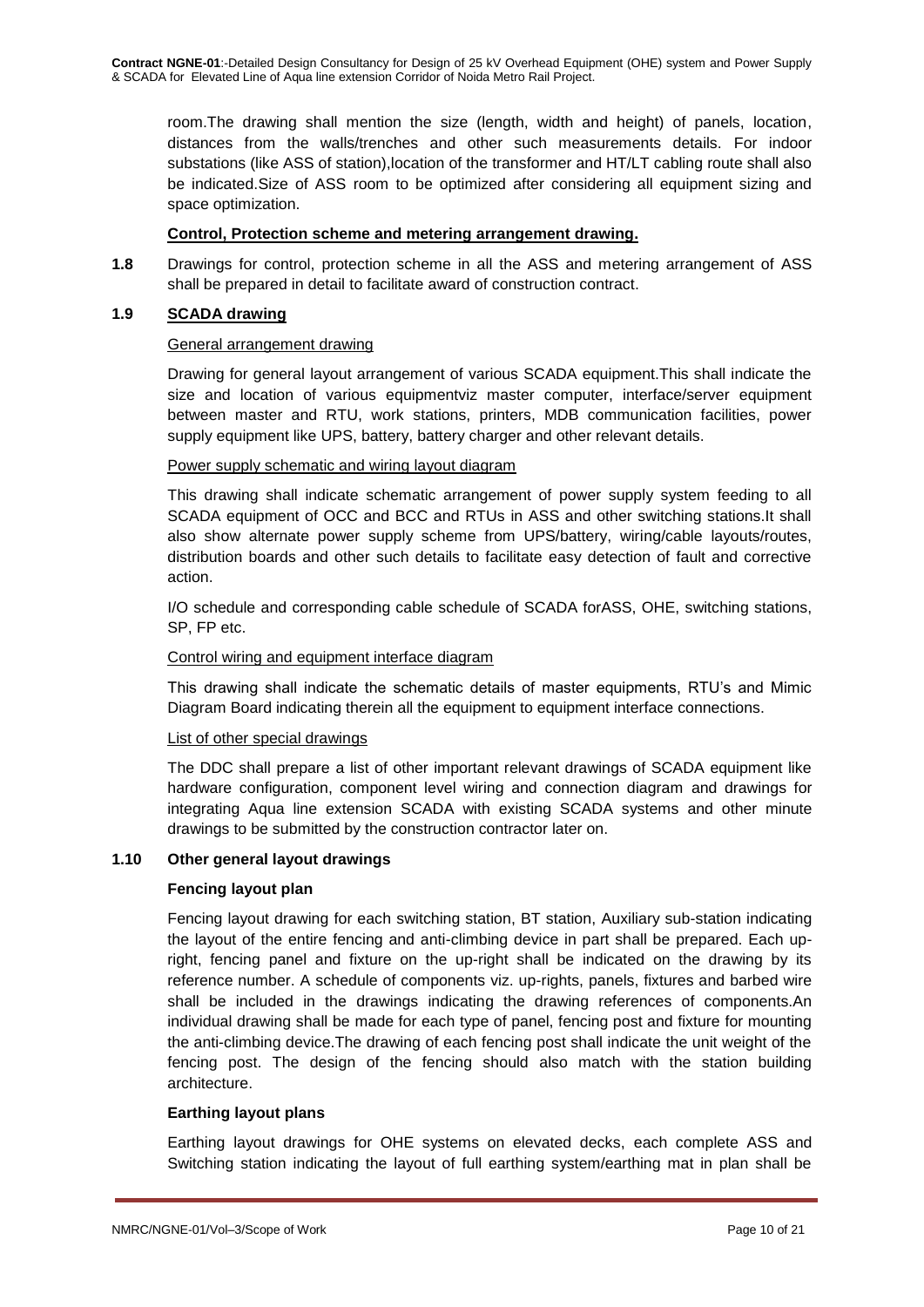made.The drawings shall show the location of earth electrodes and earth pits and mark the runs of earthing strips and connections, to each equipment and structures, fencing post, fencing panel and control panel.All components shall be marked with their reference numbers.For future details of the runs of conductors and connections, separate drawings, which may be common to all switching stations, may be made and references to these drawings marked on the layout. A schedule of components shall be made out in the drawings giving drawing references of components. The SCADA earthing system shall be separate and not connected to power supply earthing network.

#### **Miscellaneous drawing**

Miscellaneous drawings applicable to allASS, BT station, SCADA system and switching stations shall be prepared.These drawings shall include drawings or sketches made for study of clearances, scheme of interlocks, number plates of various equipments, caution and instruction boards, outriggers for busbarsupport and non-standard bus bar connectors.

#### **Employment schedule and charts**

The DDC shall prepare employment schedule and charts for:

- Volume charts and equivalent chart for foundation of OHE structure.
- Employment schedule for pure gravity type of foundations if any or other arrangement for OHE and all other type of substation structures for various direct loads and bending moments.
- Employment schedule for all other foundations for various depths of parent soil from the datum level.
- Employment schedule for masts/structures.
- Dropper schedule.
- Sag tension charts for cross feeders for various spans and tensions.
- The DDC shall co-ordinate its design with the relevant agencies and interfacing DDC's and contractors.
- The Employer's representative shall provide the DDC with the relevant data for thepreliminarytrack alignment. The DDC shall verify/adjust the alignment data as necessary and prepare the plan and profile sheets as required for the Tender Documents.

# **1.11** Deleted

# **1.12** Systemwise Requirements

For systemwise requirements preliminary information in the form of preliminary Civil Engineering chainage shall be given to the DDC. The DDC has to make liaison with the system wide DDC/Contractors to get additional information.

During the detailed design phase and continuing through the construction phase the DDC shall coordinate with the Employer's Representative, and other systemwide DDC's to obtain systemwide requirements such as station layouts, signaling location, cross over locations, via duct arrangement. The DDC shall attend layout and station building compatibility review meeting during design stage.

During design and continuing through the construction phase, the DDC shall revise the completed or partially completed drawings to incorporate the additional systemwide requirements.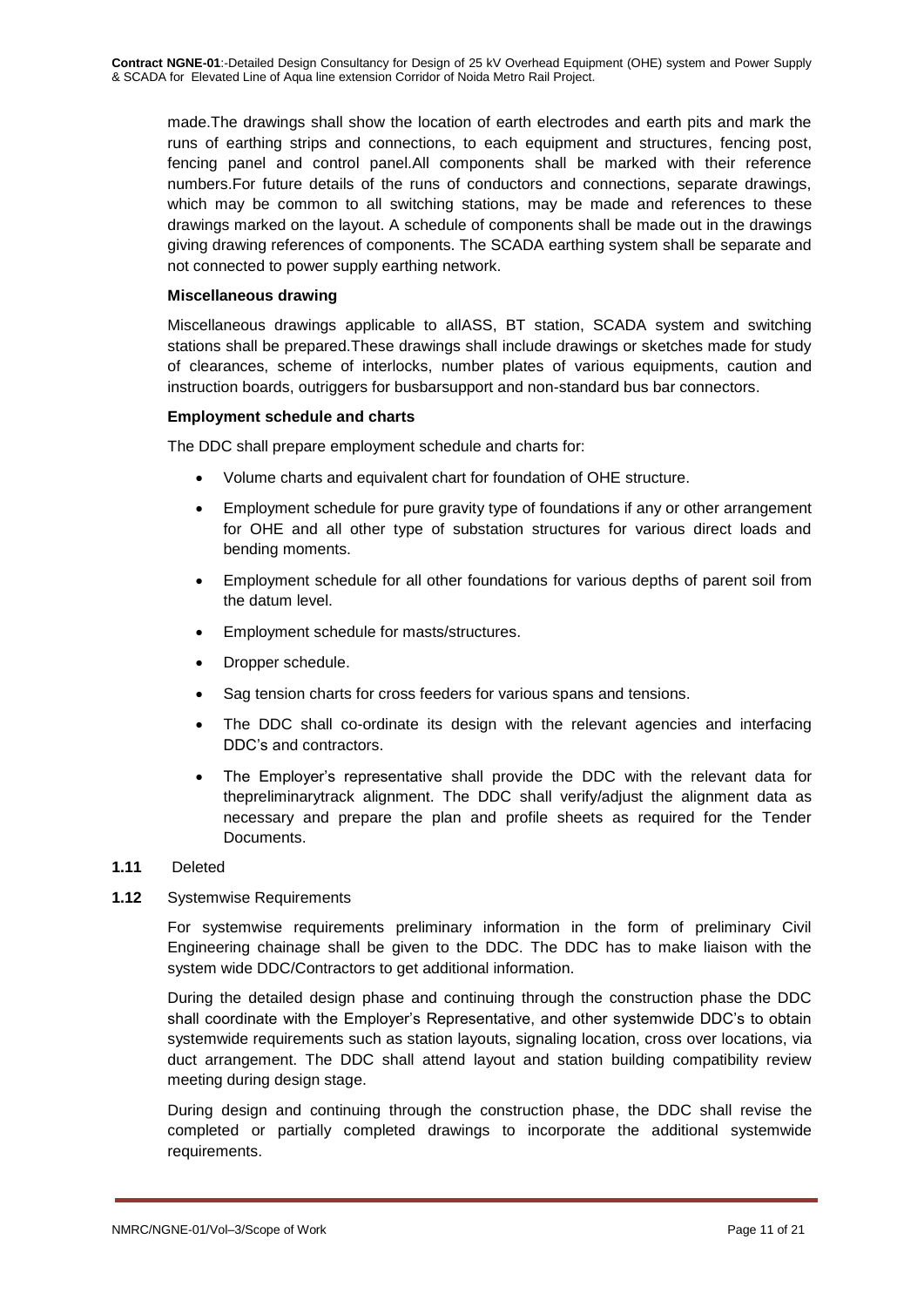Additional layout details and systemwide requirements requested by systems and Civil Engineering Contractors during design/construction shall be incorporated into the drawings. Sub-section 2.2 describes construction stage services regarding systemwide requirements.

**1.13** Interface with other systemwide design consultants/contractors/utilities.

The DDC shall co-ordinate all design work with various systemwide consultants/contractors/utilities including but not limited to:

- Interface with via duct construction DDC/Contractor for informing the location and design of OHE structures and foundations.
- Interface with station building DDC/contractors so as to finalize details of structure foundations and method of supporting the OHE at stations and for suitably locating the BT, SP and SSPs.
- Interface with other system wide DDC/Contractors viz. signaling and telecommunications, rolling stock and other systemwide contractors.
- Employers representative/System wide Contractors for interfacing SCADA with OCC.

# **1.14 Construction Cost Estimates**

The DDC shall prepare and submit to the Employer's representative, construction cost estimate for complete **ASS, cable network, SCADA system, switching stations and OHE for depot and main line under separate heads.** This estimate shall be based on quantity take-off from prepared drawing's but where no drawings exist the quantities shall be determined by using similar job information and typical relationship of quantities. All modifications of the cost estimate before contract award shall be in the DDC's Scope of Services.

The estimate shall show the unit rates and quantities adopted and shall give details of methodology for adoptingthe unit rates. Due considerations will be given to rates accepted onexisting line of Noida metro for similar works and/or rates accepted in the other metros for similar works of substantial magnitude.The estimate shall be broken down into separately identifiable sections of works as directed by the Employer's Representative. The DDC shall prepare input cost estimate data and submit in accordance with Section pertaining to Submission of Documents herein.

The Employer's Representative shall review design drawings and prepare a Bill of Quantities separately to verify the DDC's take-off from the prepared drawings. The DDC shall revise the Bill of Quantities as required by the Employer's Representative and modify the Cost Estimate accordingly.

#### **1.14 Documents and Drawings**

The tender documents for the construction contract shall be finalized by the Employer representative. It shall be DDC's responsibility for preparing draft material for these documents in electronic format based on documents issued by the Employer's Representative.The DDC shall prepare the Bills of Quantities, Special Conditions of Contract and detailed technical specifications,drawings including the Scope of Work. The DDC shall assist the Employer representative in the preparation of any other documents as required. In general,the DDC shall try to follow the format of tender of existing line of Noida Metro(including subsequent amendments up to date and Technical Instructions if any) but would also incorporate changes as are necessary based on experience ofexisting line of Noida Metroand/or specific features of the section.

# **1.15 Amendments to Documents**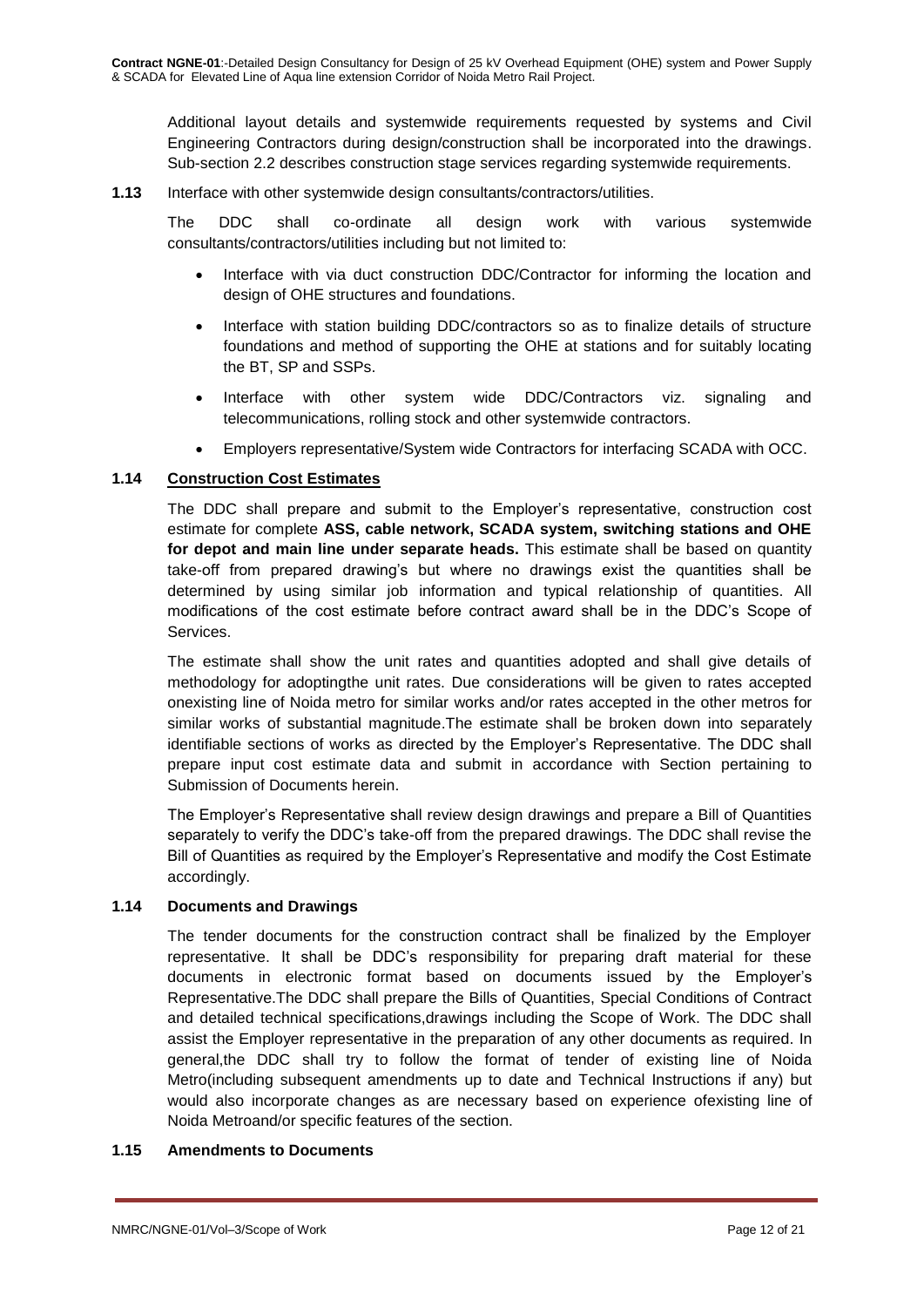The DDC shall provide such further pertinent information not included in the Tender Documents as may be required by the Employer's Representative.This shall include, but not be limited to:

Amendments to documents and drawings arising from tenderer's questions.

# **1.16 ConstructionDrawings**

The DDC shall submit to the Employer's Representative, prior to the award of each construction contract, a complete set of "For Construction" contract drawings for that contract that has been produced as a coordinated package.The DDC shall also furnish a complete sets of CAD file CD/DVD/PEN DRIVE for contract drawings.The CD/DVD/PEN DRIVE shall be fully compatible with the Employer's Representative computer system.

# **2. SERVICES TO BE PERFORMED BY THE DDC DURING CONSTRUCTION**

Services during construction shall be deemed to commence for each construction package on award of this construction contract. The DDC would be required to extend services as indicated in scope of work. DDC shall deploy required staff during the construction stage in case necessitated by the Engineer/Employer. The attendance of DDC at site, if required by employer for construction activity will be payable separately on man-days/visits basis as per rates agreed in the contract. (Activity-II) (Excluding attendance required for design review/clarification/interface meeting, etc.)

# **2.1 Contract Drawings**

.

Additional contract drawings or revisions to the contract drawings previously issued for construction shall be prepared by the DDC and submitted to the Employer's Representative. Where changes to the contract drawings are required, the DDC shall be responsible for preparing all data related to the detailed design onto drawings to be issued to the Contractor.The Employer's Representative will then issue the drawings to the contractor for construction of the Works.

# **2.2 Systemwise Information**

The DDC shall incorporate full and final information relating to systemwide equipment and services into suitable drawings.The timing for issue of these drawings will be determined by the Employer's Representative dependent upon the award of the systemwide Contracts.Final systemwide requirements defined by systemwide contractors shall be incorporated into the drawings for construction.The DDC shall prepare and issue intermediate submissions of the drawings as necessary to meet the constructions schedule.

# **2.3 Site Meetings**

DDC shall attend site meetings when requested by the Employer's Representative.

# **2.4 Site Visits**

At the request of the Employer's Representative the DDC shall visit the site to provide his expert opinion on the performance, quality, progress etc of the Works and to report whether the work is progressing generally as designed.The result of such visits shall be reported to the Employer's Representative immediately, if urgent actions are required.

# **2.5 As-Built-Drawings of the works**

The DDC shall review the contract record drawings and as-built drawings information submitted by the contractors to the Employer Representative on a continuous basis prior to the issuance of the Certificate of Completion for the construction contract.The DDC shall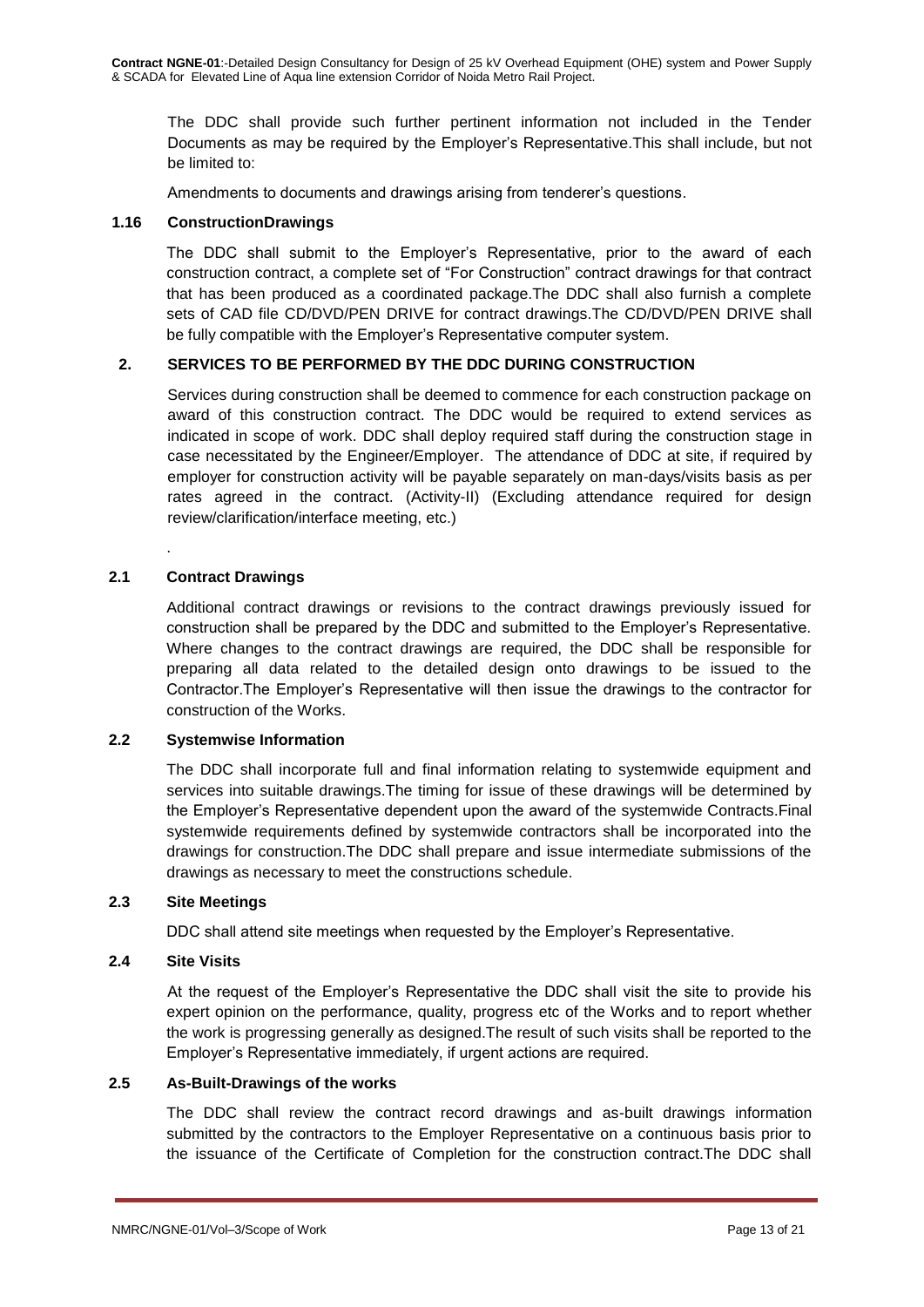prepare relevant calculations reconciled with as-built conditions, and information necessary for the maintenance of the works.

# **2.6 Co-ordination with Construction Contractor& Designer**

During the construction phase, the DDC shall be responsible for expeditious implementation of the evolved designs and sorting out any design interface problems with the construction contractors and other contractorsworking on the section including the depot.

# **3. ORGANISATION OF THE DETAILED DESIGN CONSULTANT**

#### **3.1 General**

The DDC shall establish an efficient organization for carrying out all services according to program requirements.The organization shall provide effective management of the Worksof the contract including those that must be carried out concurrently by separate disciplines and teams. The organization shall also ensure that all information that becomes available during the design period is directed to the appropriate design teams and effective checking procedures are continuously maintained to ensure that required standards are met.

Upon its appointment, the DDC shall promptly commence setting up its organization to the satisfaction of the Employer's Representative, which shall be same as mentioned in Clause 1.1.3.4 of NIT.

#### **3.2 Performance**

Notwithstanding any review of its organization structure, staff or manning schedules,the DDC shall remain wholly responsible for providing the services.If, in the opinion of the Employer's Representative, the progress or performance of the DDC's work is seen to be at any time inadequate to meet those requirements, the DDC shall take the necessary steps to improve them on being so notified.If within a reasonable period the DDC has not improved its progress of performance, the NMRCmay by written notice require it to take additional measures, including changes in its organization, at no additional cost to NMRC.Such notice shall be in no way deemed to constitute a waiver of NMRC's rights to terminate the agreements by reason of the DDC's breach of contract.Failure by the NMRC to issue such a notice shall not relieve the DDC of its obligation to achieve the required rate of progress and quality of work.

# **4. STANDARD OF SERVICES**

#### **4.1 General**

The DDC shall be responsible for correctness and technical merit of its design, calculations, drawings and all other documentation prepared by it in carrying out the services.

The DDC shall ensure that qualified and experienced staff are employed in sufficient number and that accurate, consistent, clear and easily read drawings and documents are produced in time.

The DDC shall comply with the provisions and procedures covering standards and codes, drawings and calculations outlined in section 4.2 below.The DDC shall also comply with the checking procedures in section 5 hereof.

#### **4.2 Standard and Codes**

The standards and codes referred to in the design criteria, drawing, and documents issued by the Employer's Representative to the DDC shall be used in it's design and where appropriate ,shall be quoted on drawings and other documents by it. Normally the DDC shall use the Standard given in it's design requirements in preference to other national standards except when higher standard or better quality is required.Should the DDC propose to adapt other standards or codes for its designs, it shall submit to the Employer's Representative copies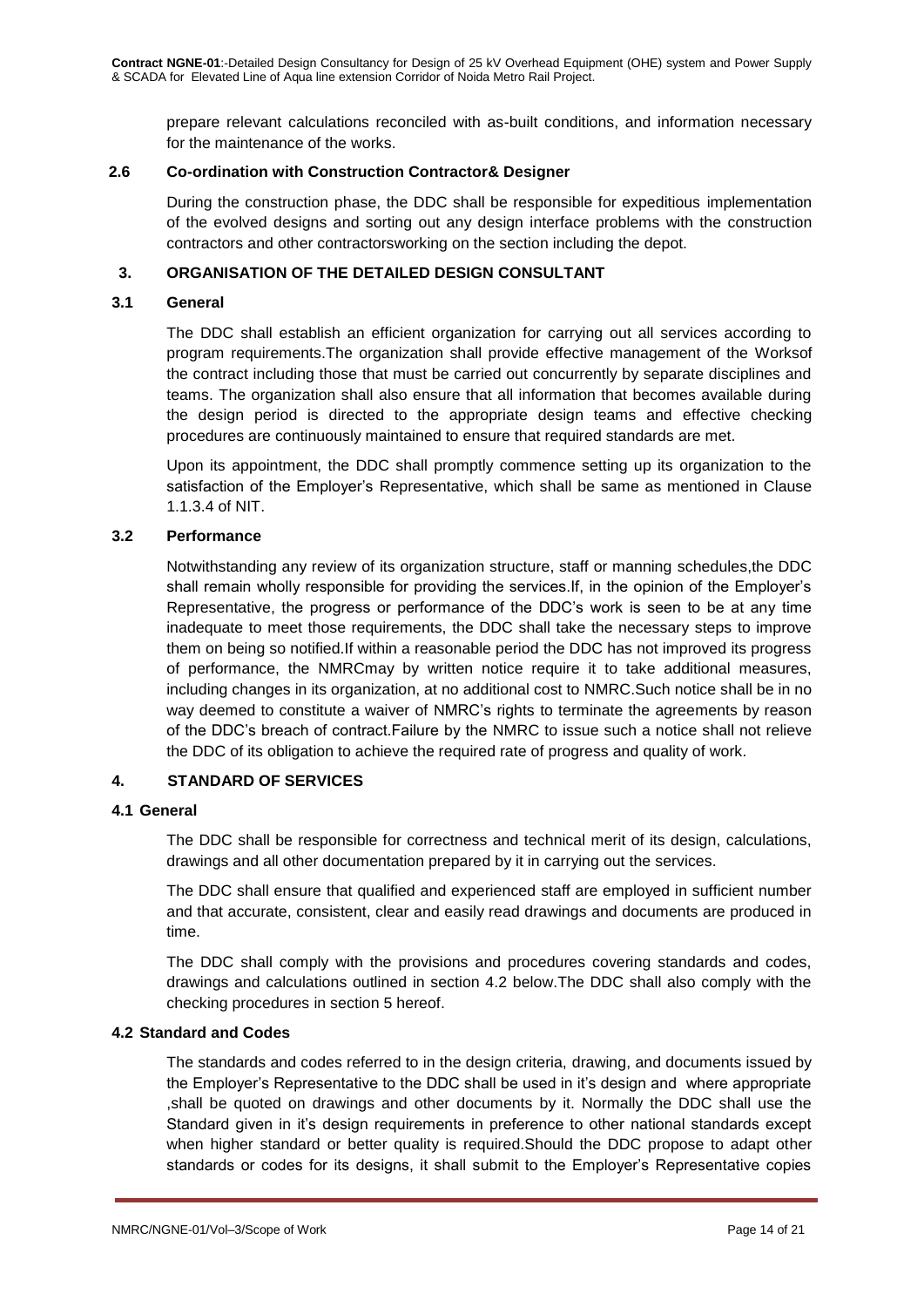thereof, together with a statement as to the cost implication of adoption and substantiation that substitution is necessary. The DDC shall also demonstrate that other standards are equivalent or superior to those they intend to replace and it shall obtain the written approval of the Employer's Representative prior to adoption.

# **4.3 Extent of Information**

All designs and documentation produced by the DDC shall provide sufficient information and detail for tenderers to determine accurately the extent of the works, submit firm prices and during construction, execute and maintain the works.

Tender and Contract Drawings, specifications and other information produced by the DDC for construction, or revisions of such documents, shall be submitted to the Employer's Representative, in sufficient time for review and further issuance of a comprehensive package to the contractor.The DDC shall ensure that these documents are produced in a timely manner such that the construction contractor is able to plan and execute its works in accordance with the contract, including the construction program.

Drawing for construction shall be in such details as not to require further design or detailing to be carried out by the construction contractor except as provided under Section 4.5 hereof. The drawings to be prepared by DDC shall show or include of any unusual features of construction.

# 4.4 **Calculations**

Calculations shall be prepared according to the best professional standards and compiled into sets that relate to particular aspects of design.

Each set of calculations of OHE, Power Supply (both traction and auxiliary)and Remote control (SCADA) system design shall include, but not be limited to a method statement including:

- Power & Voltage at farthest ends of the Aqua Line extension corridor taking feed from each TSS & AMS of existing NMRC Aqua Lineat normal &extended feed conditions are within acceptable limits for trains and Auxiliary system.
- A brief description of the OHE and Auxiliary substation structure design.
- Size of equipment foundation.
- Size of cables, traction conductors, earthing conductors/busbars.
- This would give due consideration in laying method, derating factors, voltage drops & other such factors before working down the final result.
- Capacity of transformers of ASS's, circuit breaker, interrupters, disconnecting switches booster transformers, Instrument transformers and other equipment.

Due consideration should be given to the load cycle based on the Train operation, and the transformers to be designed for maximum efficiency accordingly. All other associated equipments & items are also to be designed accordingly.

- Power factor correction equipment in substations.
- A brief statement/description of the method of analysis used.
- A brief statement/description of the method of design.
- Details of the computer programme used
- A key to symbols used and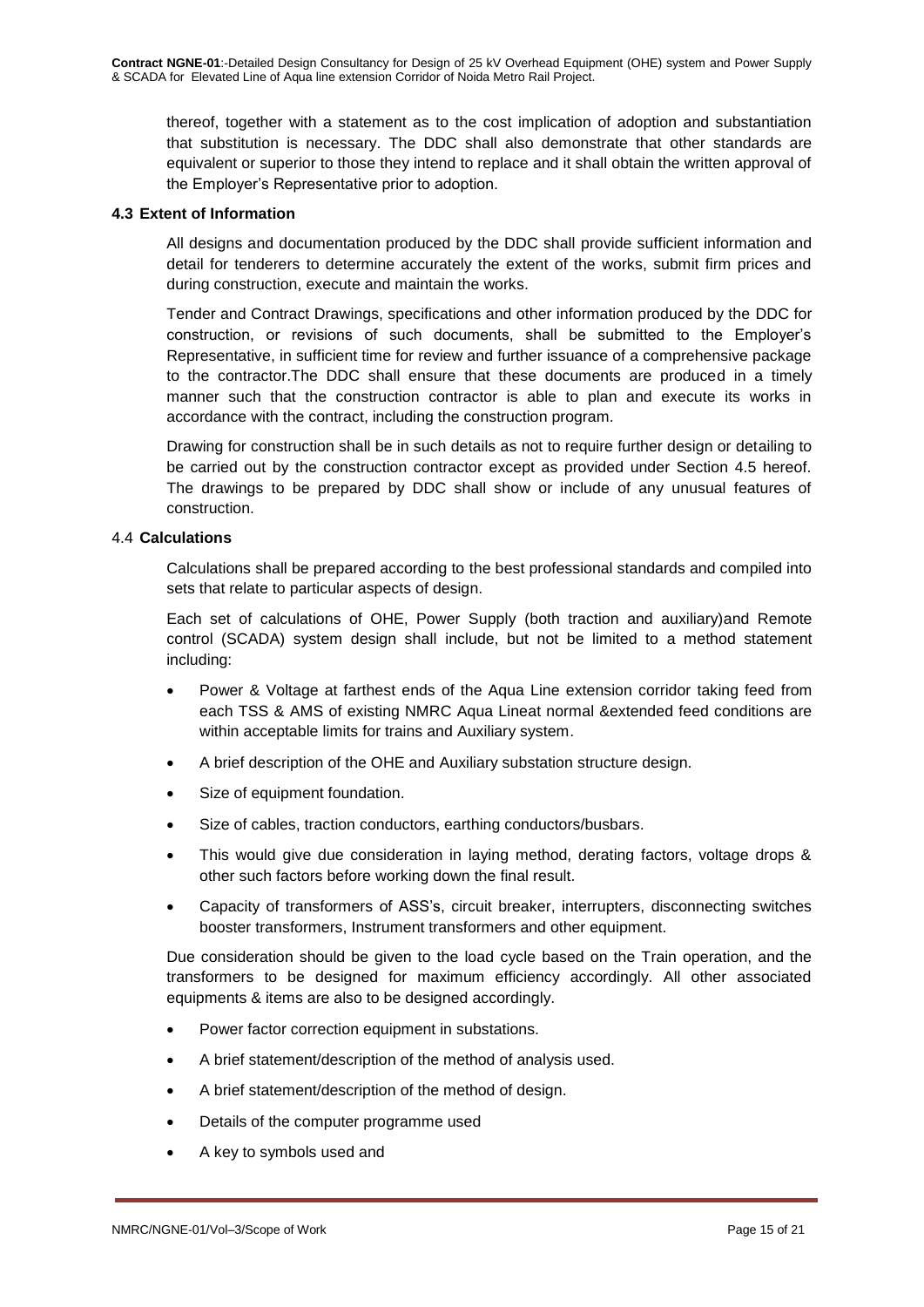- A design summary
- Any other relevant calculation pertaining to design work.

Each set of calculations shall be bound and shall include a cover sheet and index. A statement certified by the DDC'S authorized representative that the accepted checking procedures, as defined in section 5, have been carried out in full shall be attached to each set of calculations submitted to the Employer's Representative.

Original calculations shall be submitted to the Employer's Representative for proof checking. Each sheet shall be signed in accordance with the requirements of section 5.Original calculations shall be returned and retained by the DDC and shall be produced at such times as may be required by the Employer's Representative.The original calculations shall then be handed to the Employer's Representative on completion of the services.

#### **4.5 Drawings prepared by DDC**

Preliminary, Tender and Contract Drawingsshall be prepared and issued by the DDC in accordance with the current requirements issued to it by the Employer's Representative (refer to Section 7 for submission of documents)

All drawings shall be prepared in A-1 size and shall be produced by CAD graphic system compatible with the NMRC system and as approved by the Employer's Representative.Drawings are defined as:

- Preliminary drawings are drawings prepared by the DDC prior to their acceptance by the Employer's Representative as Tender or Contract Drawings.
- Tender Drawings are drawings prepared by the DDC and approved by the NMRC which, with other relevant documentation, contain all the information necessary for tendering purposes; and
- Contract Drawings are drawings that have been prepared by the DDC from Tender drawings that have been approved by NMRC and which, together with other relevant documentation, will form the Construction Contract.The Contract Drawings shall be stamped "issued for construction" and will be added or revised as noted in Section 2.1.

Following drawings are excluded from the DDC's scope:-

- Shop drawings and working drawings
- Fabrication drawings;
- As-Built drawings; and
- Details of elements of proprietary systems.

DDC shall submit to the Employer's Representative as part of a progress register, a list showing drawing numbers, titles, scales and the progress status of all drawings planned for inclusion in the documents for obtaining tenders.The format of the progress register shall be as directed by the Employer's Representative.The DDC shall update the register as required.All drawings shall be checked for compliance with design specifications and for accuracy by the DDC's design staff and shall also be subjected to the checking procedures as detailed in Section 5 hereof.

#### **4.6 Drawings prepared by Construction Contractors**

The drawings excluded from the DDC's scope above are to prepared by the construction contractor.DDC shall however assist the employer in their scrutiny/comments.

#### **4.7 Documents**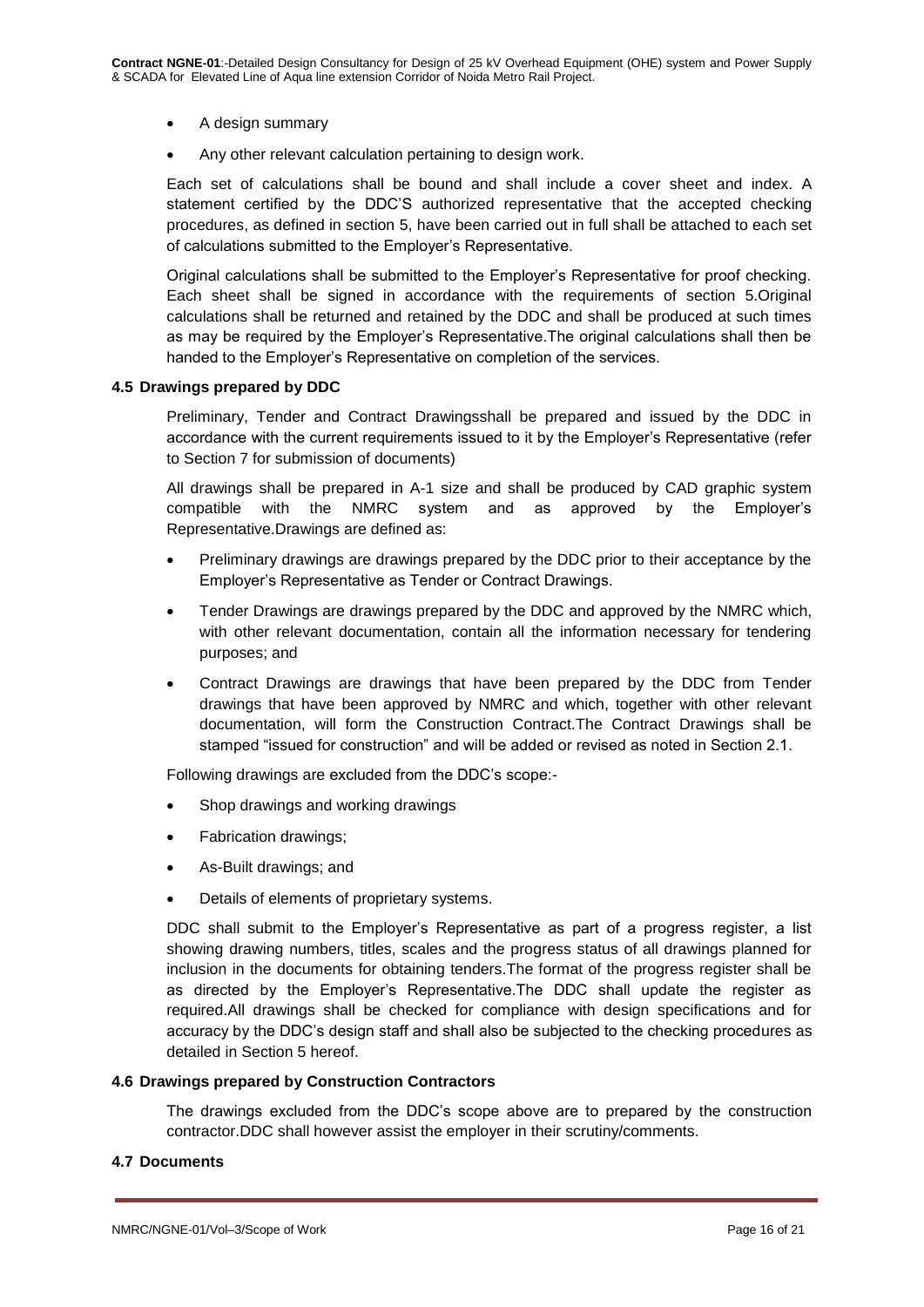Documents shall be prepared by the DDC in accordance with the requirements issued by the Employer's Representative. Documents produced by the DDC shall be listed as part of the Progress Register.

#### **4.8 Computer Programs**

The DDC shall submit details and verification of all computer programs it intends for use to the Employer's Representative for acceptance prior to use in making calculations.These shall include the computer program manuals, input and output printout of a typical example and previous records of its use by the DDC. The DDC may also be required to perform test calculations using the program so that the results may be compared with those obtained by other means.

# **5 CHECKING PROCEDURES**

# **5.1 General**

Deleted.

#### **5.2 Validation of Design and Installation**

Deleted.

**5.3 Deleted.**

# **5.4 Design Calculations**

Each page of design calculations, including any amendments thereto, shall be endorsed as checked and approved prior to issuing to the Employer's Representative by being initialed and dated by both the originator and the checker.

#### **5.5 Drawings and Documents**

Each document and drawing, including any revisions thereto, shall be endorsed as checked and approved prior to issue to the Employer's Representative by being initialed and dated by both originator and checker.In addition to compliance with the requirements of the documentation each drawing, where appropriate, shall be checked to ensure compliance with the DDC's certified design calculations.

#### **5.6 Certification**

Certificate signed by the Project Manager of the DDC or his accredited representative stating that all drawings and documents have been checked and approved in accordance with the agreement, shall accompany all documents and drawings issued by the DDC to the Employer's Representative for acceptance.

#### **5.7 QualityAssurance Plan**

The Quality Assurance Plan (QAP) shall be submitted by the DDC to the Employer's Representative for approval before any work is submitted by the DDC for approval by the Employer's Representative.

- Organizational structure.
- Design control-including study and design input/analysis;
- Checking of documents
- Documents control;
- Subcontractor control:
- Internal quality audit; and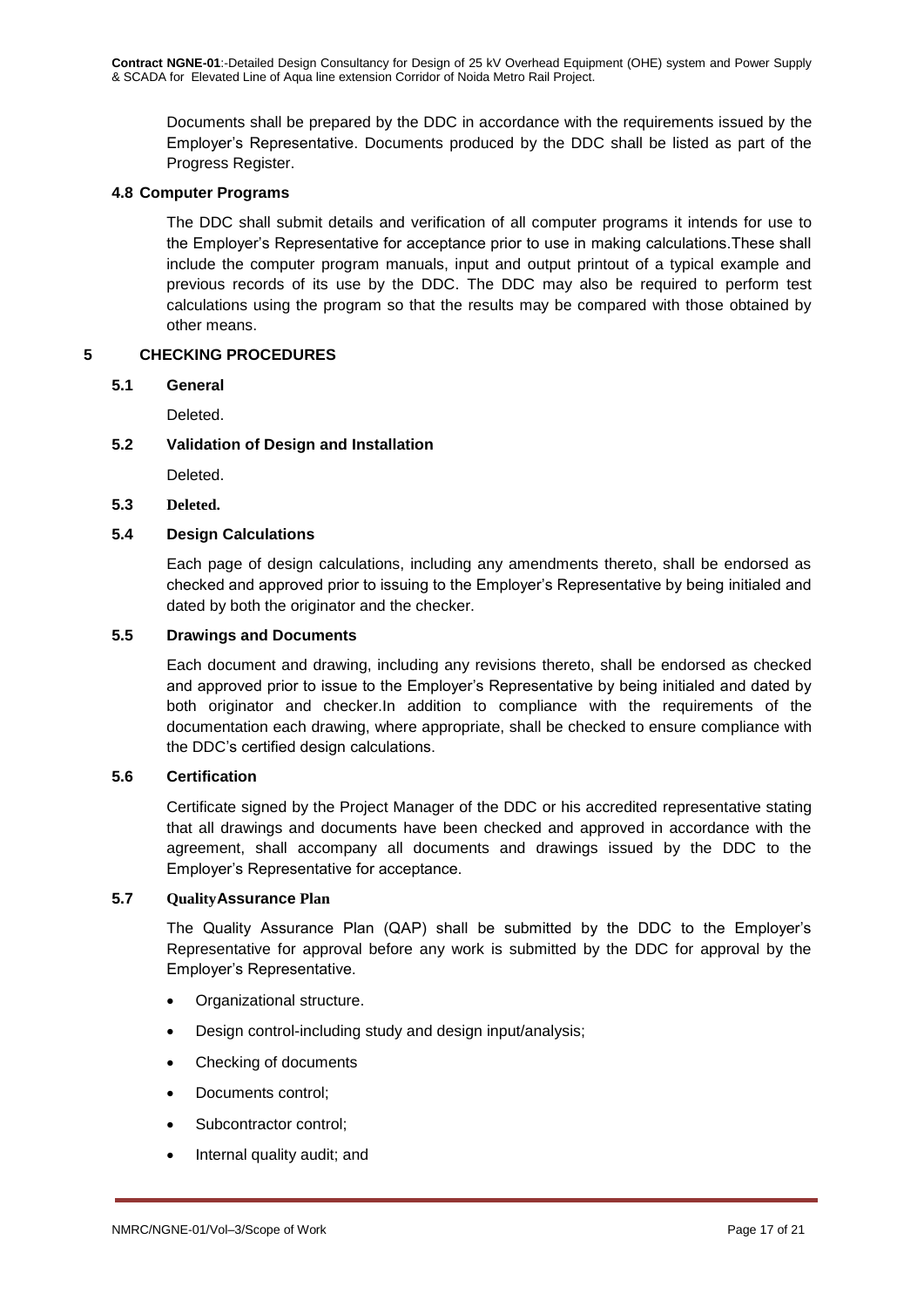• Corrective action;

The DDC shall also identify the requirements of Quality Level List in the QAP for the contract.

#### **5.8 Not used.**

#### **5.9 Responsibility**

Notwithstanding acceptance by the Employer's Representative,the DDC shall remain responsible for the quality of the documents.

#### **6 DESIGN SUBMISSION AND REVIEWS**

- 6.1 Inception report The DDC on mobilization would submit an inception report indicating the details of manpower deployment and strategy for delivering the work as per required time frame and comparative study as required:
- 6.2 A detailed methodology and action plan will also be submitted. Appendix B3 for "Schedule of Payment" may be referred in this regard.
- 6.3 Design Submission

The DDC shall prepare and present calculations and drawings describing the design which shall at a minimum include

- Report on power supply arrangement
	- Detailed Design Consultant will submit detailed feasibility cum techno economic comparative studies for:
		- o With 25 kV BT/RC (OHE & PSI)
		- o Without 25 kV BT/RC (OHE & PSI)

DDC to submit the detailed comparative study report for all the above 2 options and submit its recommendations for the best option, with drawings based on which NMRC may decide the system to be followed for OHE and Power Supply

- Sectioning diagram for main line
- Auxiliary supply schematic .This would include design of the run and installation of 33kV auxiliary power cables along the corridor.
- The design calculations as detailed at item 4.4
- OHE pegging plan, OHE layout drawing & OHE profile drawings.
- OHE configuration in via duct, at grade and stations
- Arrangement of OHE termination at anchor points
- Earthing & bonding arrangement
- Switching station layout and their connection to OHE
- BT layout if placed in gantry on via duct or at platform end or under deck to located BT and switching stations at one end of the platform.
- Design of auxiliary power substations(ASS) at each station
- Design of the overall protection scheme for OHE,power supply and auxiliary network.
- Design of SCADA system.
- 6.3.1 Progress Review Meeting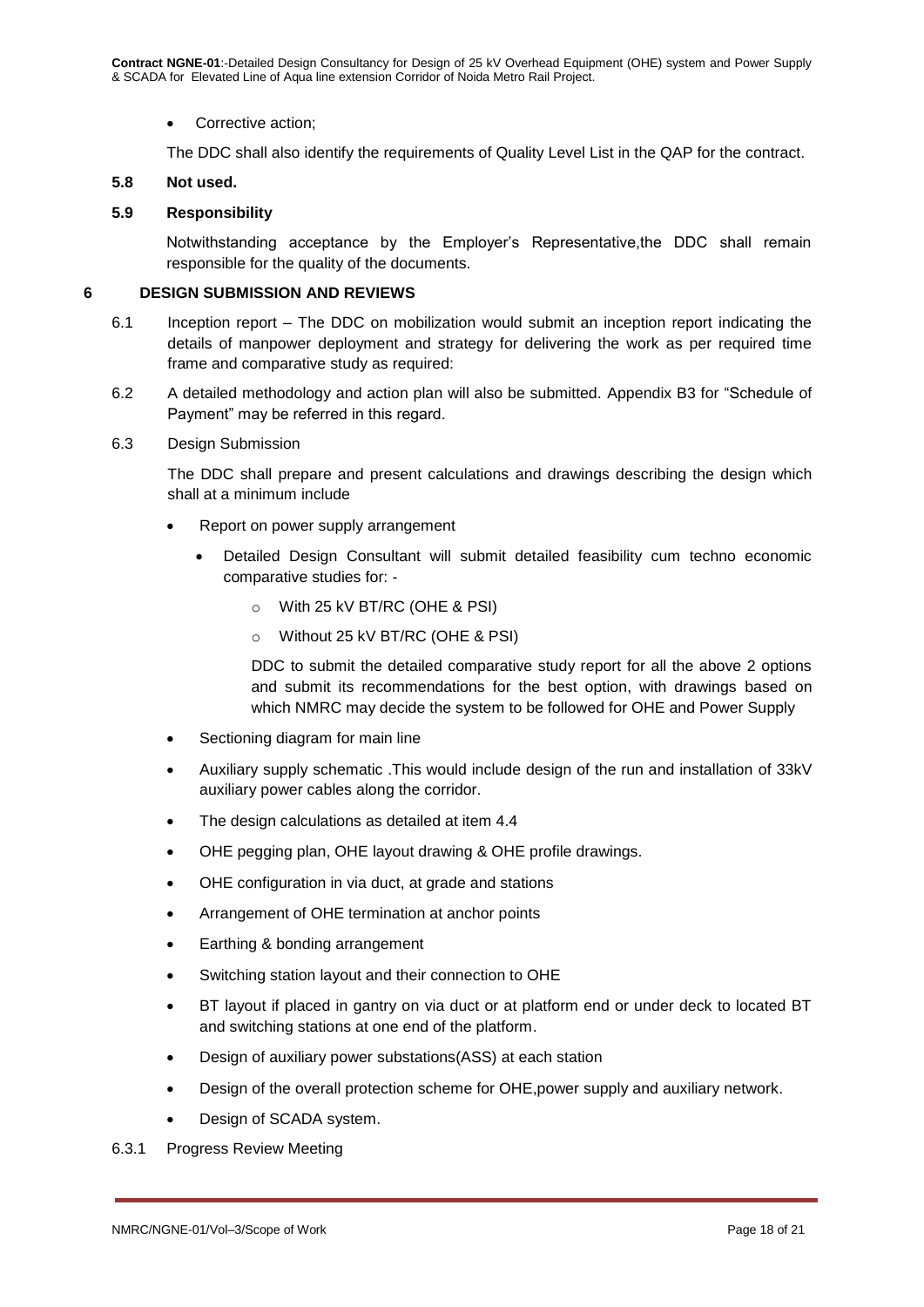DDC shall attend such meetings whenever required by employer's representatives.

6.4 Intermediate submission

When the design,including designdrawings, Bill of Quantities and specifications, is substantially developed by DDC to define the works including locations, shapes and size,it shall be submitted to the Employer's Representative for review. After review these shall be advanced adequately for submission by NMRC to the Ministry of Railway as described in subsection1.3.

- Documents for Ministry of Railways approval (as applicable).
- Design calculations incorporating corrections/modifications,as required.
- Technical specification in sufficient detail of material and workmanship to permit tenderers to tender for the work.
- Drawings detailed in item 1.5 (including drawings submitted at design submission stage) to define the Works and others as are necessary.
- Bill of Qualities for all the works in sufficient accuracy (with take off sheets) to be able to proceed to Tender.
- An updated draft Design Report which shall include studies undertaken by the DDC.
- An outline Construction Program with consideration of alternative construction methods. If appropriate.
- Initial construction cost estimates, with their basis including references of last accepted rates, budgetary costs etc, including construction cost estimates.The accepted rates of existing Aqua Linefor various items will be made available by the employer's representative.
- Any other documents that may have been requested by the Employer's Representative.
- 6.5 Intermediate Review Procedure

The Employer's Representative will complete the review of intermediate submission by DDC, and furnish the DDC with his review comments either in writing or on marked up drawings. Within 7 days of receiving the comments, the DDC shall meet with the Employer's Representative to discuss the review comments such that further actions can be determined for the DDC to proceed with its services in a timely and efficient manner.Within seven (7) days of this meeting the DDC shall deliver to the Employer's Representative copies of the minutes of the meeting together with its responses to all comments.

6.6 Submission of Documents for ministry of Railways Review (As applicable)

The DDC shall submit all the technical documents necessary for NMRC to request approval from the Ministry of Railways for use of the NoidaMRTS.Documents shall include:

- Appropriate design reports
- Design assumptions
- **Calculations**
- Drawings
- Test Procedures
- Required test results
- 6.7 Final Review Submission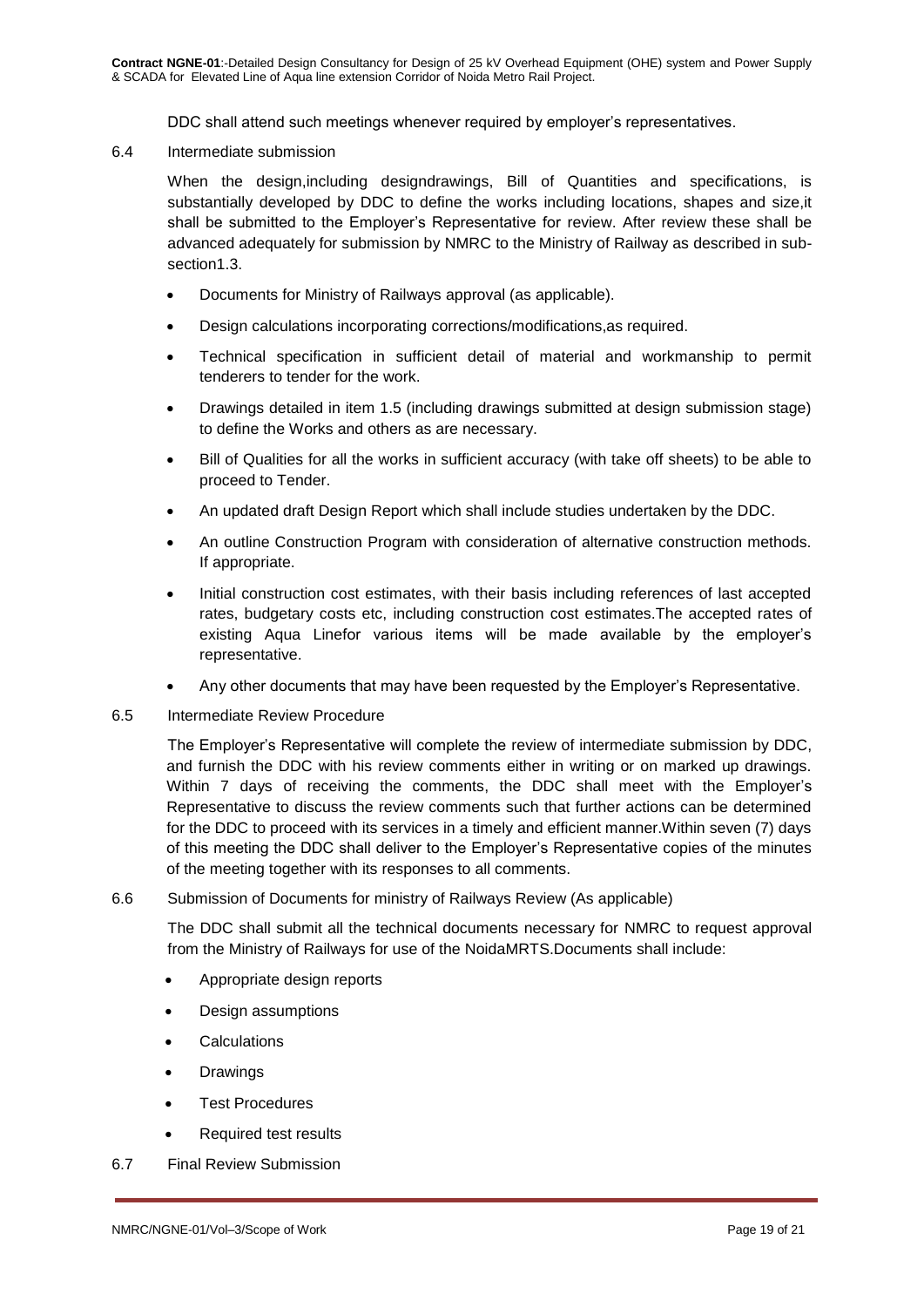When the design and drawings and other details required aresubstantially complete, the DDC shall submit the documents for the Final Review to Employer's Representative. The quality of this submission shall be such that the entire work can be executed using these documents & all items indicated in scope of service of DDC are covered.The final proposal of DDC after duly modifying/updating all the documents submitted at this stage. Documents submitted for final review by Employer's representatives shall include but not limited to:

- Design calculations which are indexed and checked.
- Drawings sufficiently detailed to define the works, complete and checked
- All design report including specific actions which are necessary to complete the design
- A detailed implementation Schedule detailing the various interfaces during construction stages with other contractors
- A detailed description of the assumed construction methods
- Bill of quantities with quantity take of sheets
- Construction cost estimates with their basis
- All Particular (Technical) specifications and other details requiredfor tender invitation
- General specifications, General& Special conditions of contract.These will be prepared by reviewing existing aqualinejointly with the employer's representatives.

#### 6.8 Final Review Procedure

The Employer's Representative will complete the Final Review of all details submitted within approximatelytwenty(20) working days, and furnish the DDC with his review comments either in writing or on marked up drawings.Within seven(7) days of receiving the comments, the DDCshall meet with the Employer's Representative to discuss the review comments such that further actions can be determined for the DDC to proceed with its services in a timely and efficient manner.Within seven (7) days of this meeting,the DDC shall deliver to the Employer's Representative copies of the minutes of the meeting together with its responses to all comments.

6.9 Submission of Final Design

These design documents shall be those comprising the Final Review Submission after incorporating the comments of the Employer's Representative.These documents are final design documents, acceptable for issue as part of the Tender Documents for the construction contract. This shall include complete tender documents for floating of tender besides other details.

# 6.10 Delivery of Documents

After the Employer's Representative has accepted the submission of the final designs, the DDC shall deliver in electronic format on CD/DVD/PEN DRIVE all Documents prepared by it to the Employer's Representative.Original full size Tender Drawings shall be ready for reproduction.The original documents, typed but not bound, shall have been proof read, reviewed, approved and certified, and be ready for reproduction.The DDC shall furnish a complete set of CAD drawings in CD/DVD/PEN DRIVEto the Employer Representative, prepared in accordance with requirements within 60 days of the submittal of the original drawings.CAD drawings File Control log, which describes the contents of each of the CAD drawings CD/DVD/PEN DRIVE, shall also be furnished.

6.11 Delivery of Documents to construction contractor